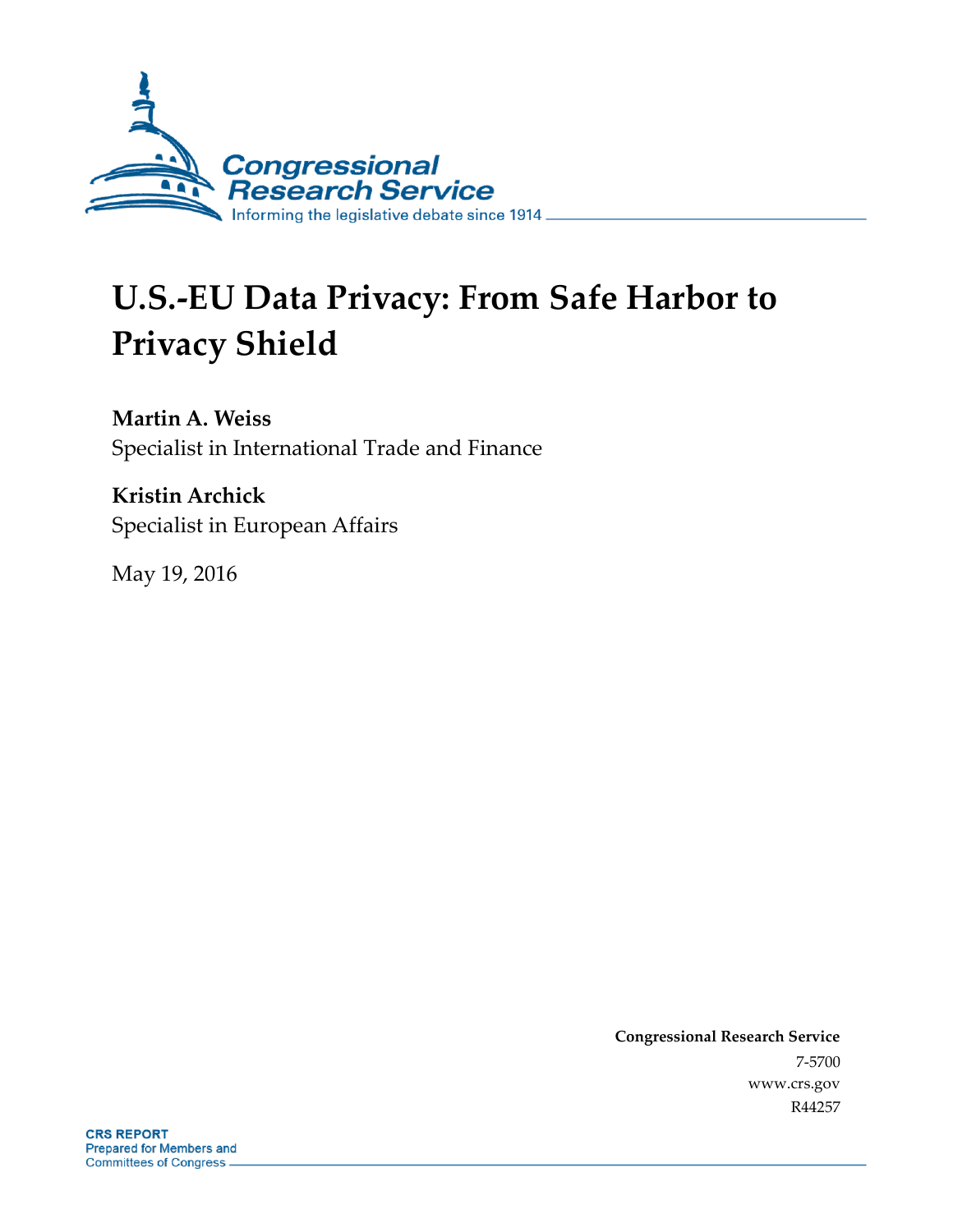## **Contents**

### Contacts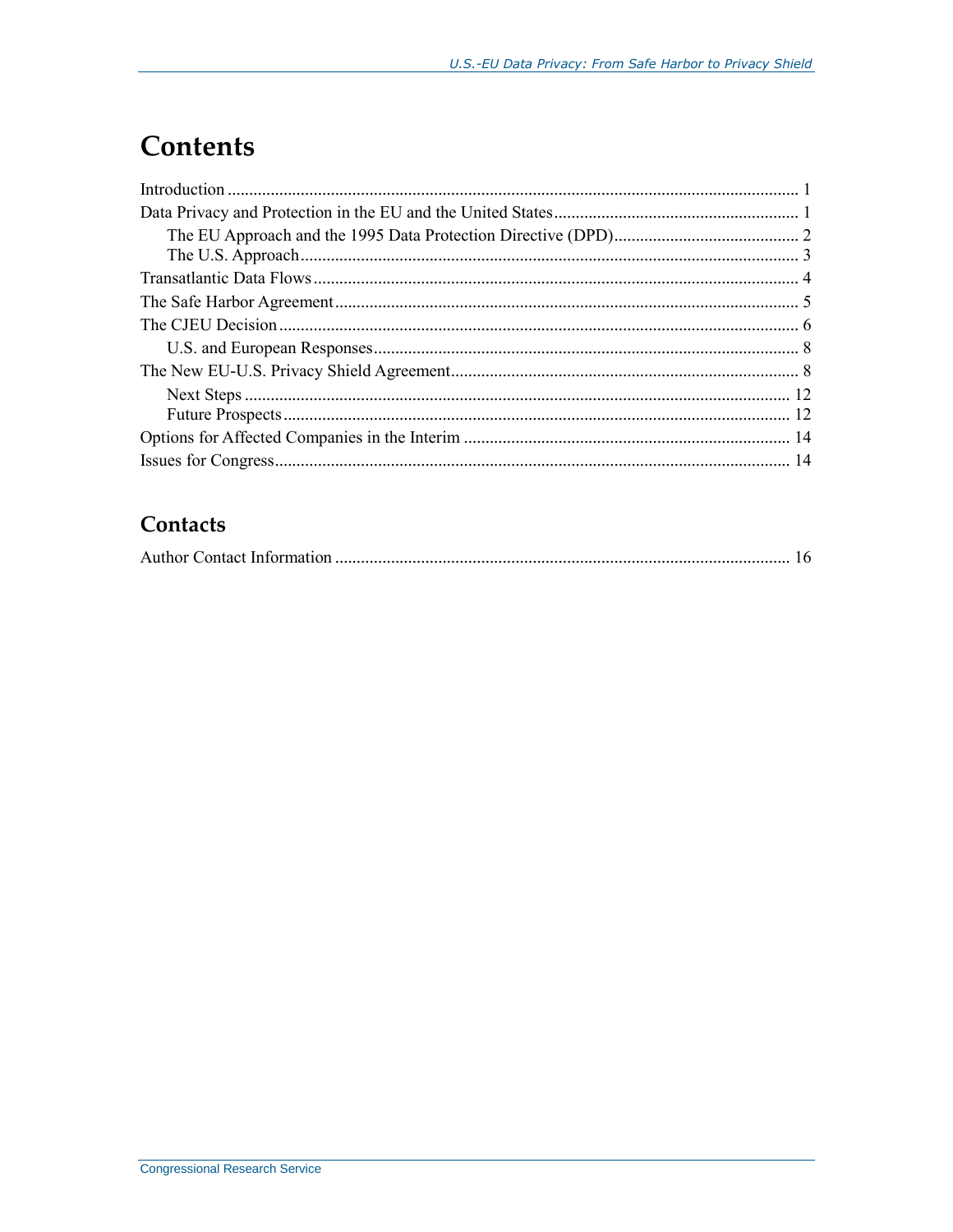### **Summary**

Both the United States and the European Union (EU) maintain that they are committed to upholding individual privacy rights and ensuring the protection of personal data. Nevertheless, data privacy and protection issues have long been sticking points in U.S.-EU economic and security relations, in part because of differences in U.S. and EU data privacy approaches and legal regimes. In the late 1990s, the United States and the EU negotiated the Safe Harbor Agreement of 2000 to allow U.S. companies and organizations to meet EU data protection requirements and permit the legal transfer of personal data between EU member countries and the United States.

The unauthorized disclosures in June 2013 of U.S. National Security Agency (NSA) surveillance programs and subsequent allegations of other U.S. intelligence activities in Europe renewed and exacerbated European concerns about U.S. data privacy and protection standards. The alleged involvement of some U.S. Internet and telecommunications companies in the NSA programs also elevated European worries about how U.S. technology firms use personal data and the extent of U.S. government access to such data. As a result, a number of U.S.-EU data-sharing accords in both the commercial and law enforcement sectors have come under intense scrutiny in Europe.

In October 2015, the Court of Justice of the European Union (CJEU, which is also known as the European Court of Justice, or ECJ) invalidated the Safe Harbor Agreement. The CJEU essentially found that Safe Harbor failed to meet EU data protection standards, in large part because of the U.S. surveillance programs. Given that some 4,500 U.S. companies were using Safe Harbor to legitimize transatlantic data transfers, U.S. officials and business leaders were deeply dismayed by the CJEU's ruling. Companies that had been using Safe Harbor as the legal basis for U.S.-EU data transfers were required to immediately implement alternative measures. Experts claimed that the CJEU decision created legal uncertainty for many U.S. companies and feared that it could negatively impact U.S.-EU trade and investment ties.

On February 2, 2016, U.S. and EU officials announced an agreement, "in principle," on a revised Safe Harbor accord, to be known as Privacy Shield; the full text of the agreement was released on February 29, 2016. U.S. and EU officials assert that the new accord will address the CJEU's concerns. In particular, they stress that it contains significantly stronger privacy protections as well as safeguards related to U.S. government access to personal data.

Some analysts question, however, whether Privacy Shield will sufficiently address the broader issues about the U.S. data protection framework raised by the CJEU decision, and thus be able to withstand future legal challenges. Many U.S. policymakers and trade groups hope that the recently concluded U.S.-EU "umbrella" Data Privacy and Protection Agreement (DPPA)—which seeks to better protect personal information exchanged in a law enforcement context—and the newly enacted U.S. Judicial Redress Act (H.R. 1428 / S. 1600, P.L. 114-126)—which extends the core of the judicial redress provisions in the U.S. Privacy Act of 1974 to EU citizens—could help ease at least some concerns about U.S. data protection standards and boost confidence in Privacy Shield.

This report provides background on U.S. and EU data protection policies and the Safe Harbor Agreement, discusses the CJEU ruling, and reviews the key elements of the newly-proposed Privacy Shield. It also explores various issues for Congress, including implications for U.S. firms of Safe Harbor's invalidation and the role of the Judicial Redress Act in helping to ameliorate U.S.-EU tensions on data privacy and protection issues.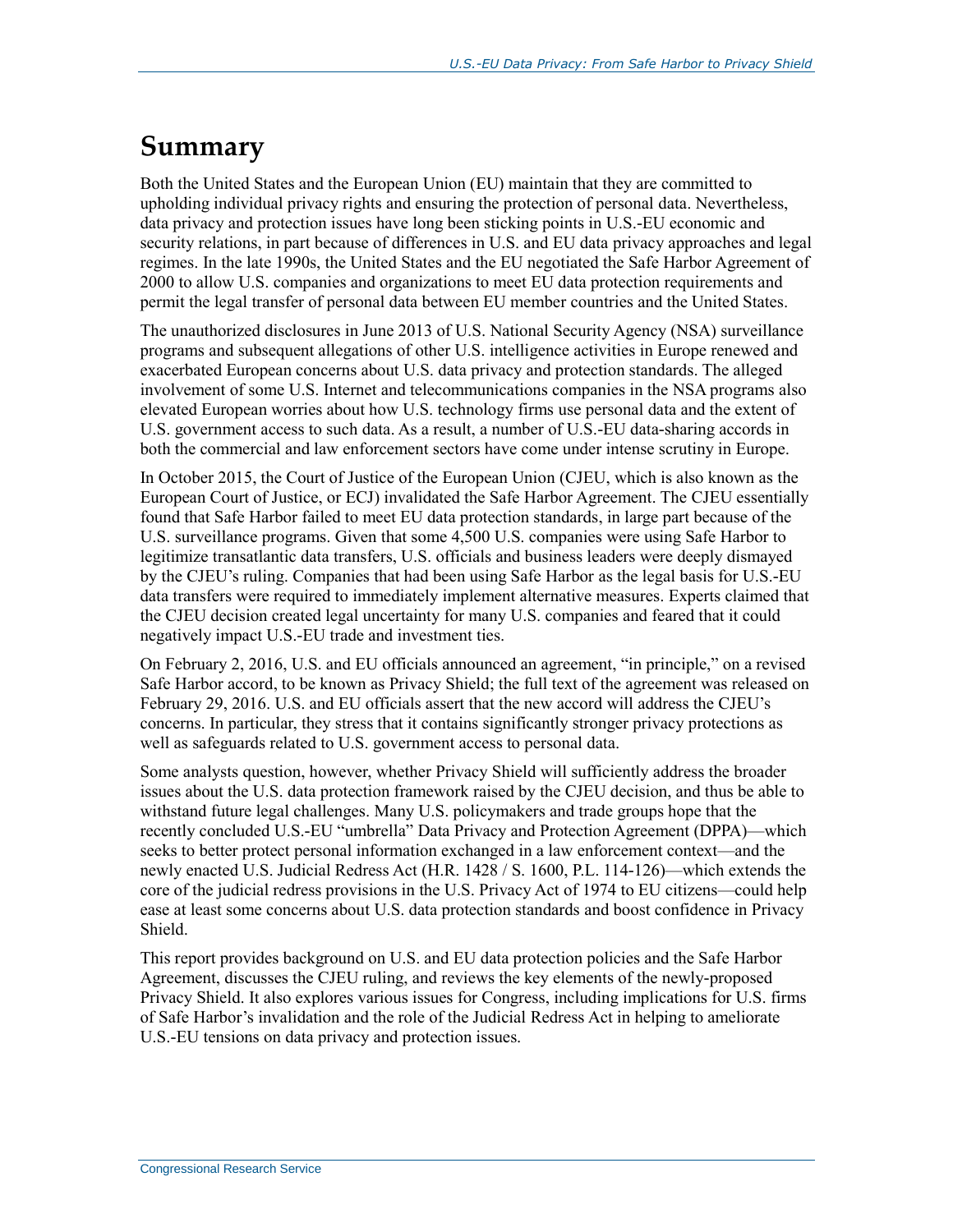## **Introduction**

On October 6, 2015, the Court of Justice of the European Union (CJEU) delivered a judgment<sup>1</sup> that invalidated the Safe Harbor Agreement between the United States and the 28-member European Union (EU).<sup>2</sup> Safe Harbor was a 15-year-old accord, under which personal data could legally be transferred between EU member countries and the United States for commercial purposes. The negotiation of Safe Harbor was largely driven by the EU's 1995 Data Protection Directive (DPD) and European concerns that the U.S. approach to data privacy did not guarantee a sufficient level of protection for European citizens' personal data. The Safe Harbor Agreement applied to a wide range of businesses and organizations that collect and hold personal data. When the parties concluded the Safe Harbor Agreement in 2000, however, the Internet was still in its infancy, and the range of public and private actors engaged in the mass processing of personal data, including across borders, was much more limited than today.

The CJEU's decision gave added impetus to U.S.-EU negotiations underway since late 2013 aimed at "making Safe Harbor safer." These discussions were part of several initiatives seeking to restore transatlantic trust in the security of U.S.-EU data flows following the so-called "Snowden leaks." On February 2, 2016, U.S. and EU officials announced an agreement, "in principle," on a replacement to Safe Harbor—the U.S.-EU Privacy Shield, which would allow companies to continue to transfer EU citizen's personal data to the United States while complying with the requirements outlined by the CJEU when it declared Safe Harbor invalid in October 2015. The text of the new agreement was released on February 29, 2016; it must still be approved by the European Commission.

U.S. and EU officials claim that Privacy Shield will contain significantly stronger privacy protections and oversight mechanisms, multiple redress possibilities, and new safeguards related to U.S. government access to personal data. Nevertheless, questions exist about whether Privacy Shield will go far enough in addressing broader EU data privacy and protection concerns, and whether it will be able to stand up to future legal challenges against it that will likely be brought before the CJEU. Many U.S. officials and business leaders hope that the recently concluded (but not yet finalized) U.S.-EU Data Privacy and Protection Agreement (DPPA)—an "umbrella" accord aimed at better protecting personal information exchanged in a law enforcement context and the newly enacted U.S. Judicial Redress Act (H.R. 1428 / S. 1600, P.L. 114-126)—which extends the core of the judicial redress provisions in the U.S. Privacy Act of 1974 to EU citizens—could help ameliorate European concerns about U.S. data protection standards and bolster confidence in the newly proposed Privacy Shield Agreement.

## **Data Privacy and Protection in the EU and the United States**

Both the United States and EU assert that they are committed to upholding individual privacy rights and ensuring the protection of personal data, including electronic data. Nevertheless, data privacy and data protection issues have long been sticking points in U.S.-EU economic and

<sup>&</sup>lt;sup>1</sup> Case C-362/14, Maximillian Schrems v. Digital Rights Ireland Ltd. (2015).

 $2$  The EU 28 member states are: Austria; Belgium; Bulgaria; Croatia; Cyprus; the Czech Republic; Denmark; Estonia; Finland; France; Germany; Greece; Hungary; Ireland; Italy; Latvia; Lithuania; Luxembourg; Malta; the Netherlands; Poland; Portugal; Romania; Slovakia; Slovenia; Spain; Sweden; and the United Kingdom.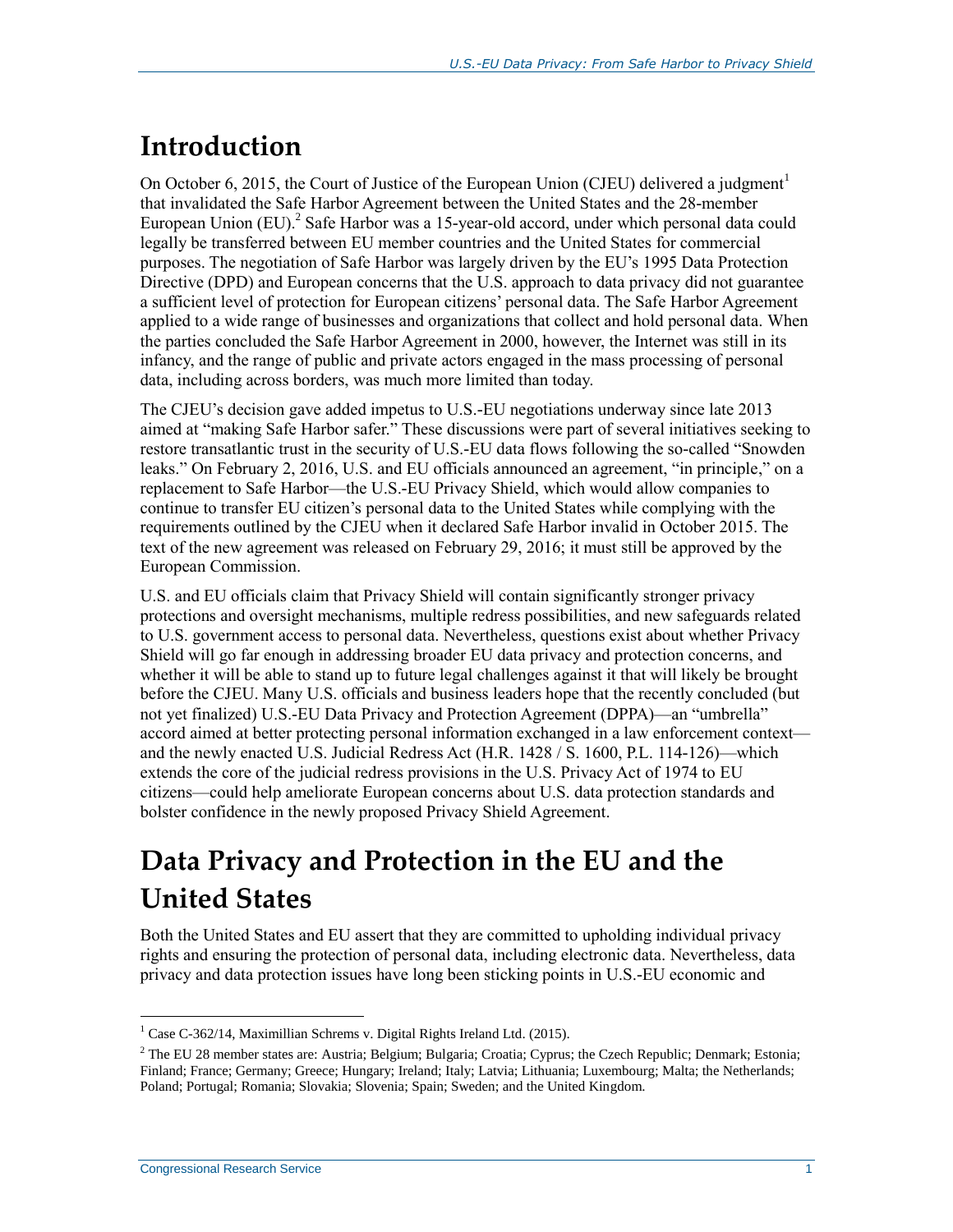security relations, in large part due to fundamental differences between the United States and EU in their approaches to data protection and data privacy laws. For instance, in the United States, what the European Commission (the EU's executive) refers to as the "collecting and processing of personal data" is allowed unless it causes harm or is expressly limited by U.S. law.<sup>3</sup> In Europe, by contrast, processing of personal data is prohibited unless there is an explicit legal basis that allows it.<sup>4</sup>

#### **The EU Approach and the 1995 Data Protection Directive (DPD)**

The EU considers the privacy of communications and the protection of personal data to be fundamental human rights, as incorporated into Articles 7 and 8 of the 2000 Charter of Fundamental Rights of the European Union<sup>5</sup> and made binding on all EU members through the 2007 Treaty of Lisbon (which took effect in 2009).<sup>6</sup> Europe's past history with fascist and totalitarian regimes clearly informs its views on data protection and contributes to the demands from European politicians and publics for strict data privacy controls.

In October 1995, the EU agreed on a Data Protection Directive (DPD) to harmonize differing national legislation on data privacy protection and establish a comprehensive EU-wide framework.<sup>7</sup> The DPD sets out common rules for public and private entities in all EU member states that hold or transmit personal data. The DPD governs how information about European citizens may be collected and used across all industries, with each EU member state responsible for implementing the Directive through its own national laws. The EU hoped that the DPD would facilitate information flows within the EU, strengthen the EU's internal market, and foster the development of an information-based economy. EU member states were given three years to implement the DPD.

The DPD provides that the transfer of personal data to a country outside of the EU may occur only if the European Commission determines that the country provides an adequate level of protection of personal data. The adequacy of the level of protection is assessed in the light of all the circumstances surrounding the data transfer; with particular consideration given to the nature of the data, the purpose and duration of the proposed processing operations, the countries of origin, and final destination of the data, and that country's laws, rules, and security measures. 8

The DPD applies to all organizations, public and private, operating in the EU, including affiliates of U.S. corporations. It covers the processing of all personal data, whether done automatically or manually. There is no exception for public records, such as telephone directory listings. Only information compiled for private, personal household use is excluded. Under the DPD, data may

<sup>3</sup> European Commission, *Collecting & processing personal data: what is legal?*, http://ec.europa.eu/justice/dataprotection/data-collection/legal/index\_en.htm.

<sup>4</sup> Ioanna Tourkochoriti, "The Snowden Revelations, "The Transatlantic Trade and Investment Partnership and the Divide between U.S.-EU Data Privacy Protection," *University of Arkansas at Little Rock Law Review*, vol. 36 (2014). See also, Paul M. Schwartz and Daniel J. Solove, "Reconciling Personal Information in the United States and the European Union," *California Law Review*, vol. 102, no. 4 (2014).

<sup>5</sup> Charter of Fundamental Rights of the European Union, art. 7, 2000 O.J. (C 364) 18.

 $6$  Treaty of Lisbon Amending the Treaty of the European Union and the Treaty Establishing the European Communities, December 13, 2007, O.J. (C306)**.**

<sup>7</sup> Directive 95/46/EC of the European Parliament and of the Council of 24 October 1995 on the Protection of Individuals with Regard to the Processing of Personal Data and the Free Movement of Such Data (Data Protection Directive).

<sup>8</sup> Data Protection Directive, at Art. 25 and 26.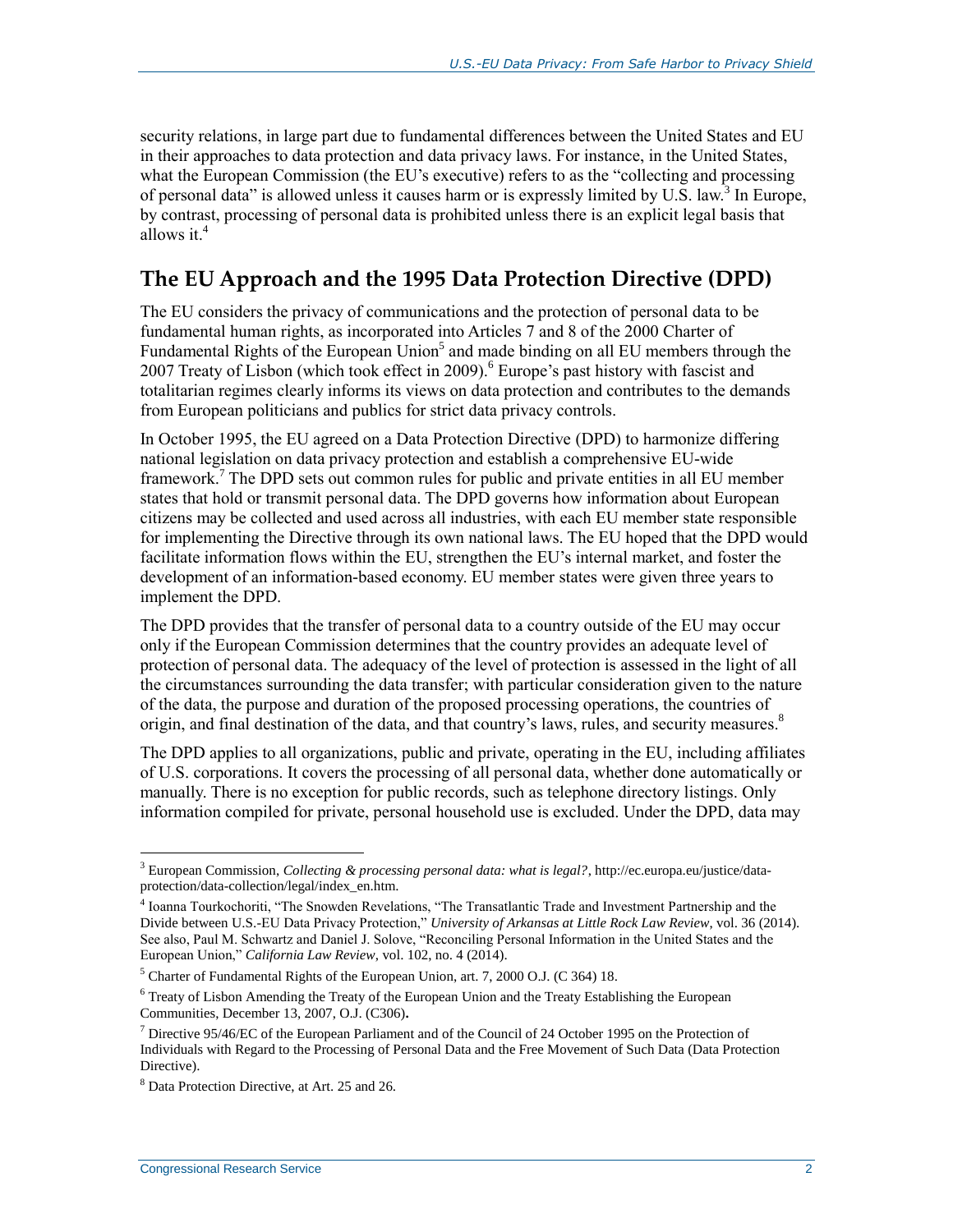be collected and used only for specified, explicit, and legitimate purposes. Security and accuracy must be guaranteed. Individuals not only have the right to access their personal information and the right to correct errors, but also the right to seek remedial measures and compensation, if necessary. The transfer of data to third parties may occur only under similarly strict requirements. More stringent rules apply to the processing of sensitive data, including data relating to race; ethnic origin; political, religious, or philosophical beliefs; and health status or sex life. The DPD requires the creation of "Data Protection Agencies" (DPAs) in each EU member state, registration of databases with these authorities, and, sometimes, prior DPA approval before organizations or firms may begin data processing.

Although the 1995 Data Protection Directive has since been complemented by other EU legal instruments (such as the 2002 "e-Privacy" Directive for the communications sector), the DPD currently remains the EU's main data protection instrument. In 2012, the European Commission proposed a new legislative package aimed at modernizing the DPD and introducing other data protection reforms in order to take into account the changes in data processing brought about by the widespread use of the Internet. In December 2015, EU member states (acting in the Council of the European Union) and the directly-elected European Parliament (which represents the citizens of the EU) reached political agreement on new data protection rules; these were formally adopted in April 2016 and will take effect in 2018.<sup>9</sup>

### **The U.S. Approach**

In the United States, respect for privacy is broadly enshrined in our Constitution. Unlike the EU, however, the United States does not have a single, overarching data privacy and protection framework. Many describe U.S. data privacy laws as a "patchwork" of federal and state statutes.<sup>10</sup> For example, concerns about how the federal government manages personal information in its possession led to the enactment of the *U.S. Privacy Act of 1974*,<sup>11</sup> while the *Electronic Communications Privacy Act of 1986,* <sup>12</sup> extended government restrictions on telephone wire taps to include computer transmissions of electronic data. Meanwhile, federal consumer privacy laws in the United States are largely industry specific and vary by sector, with different laws governing the collection and disclosure of financial data, health-related data, student information, and motor vehicle records.<sup>13</sup> U.S. states have also enacted a variety of digital privacy and data protection laws over the years.

<sup>&</sup>lt;sup>9</sup> The EU data protection reform package proposed by the Commission in January 2012 included two legislative measures. First, a data protection regulation would update the 1995 DPD and cover the bulk of personal data processing in both the public and private sectors; in contrast to the 1995 DPD, this regulation would be directly applicable in all EU member states, thus establishing a single set of rules (rather than harmonized ones) for data protection throughout the EU. Second, a new directive would set standards for cross-border and domestic data processing for law enforcement purposes (not covered by the 1995 DPD). For more information, see European Parliament, "Q&A on EU Data Protection Reforms," June 24, 2015.

<sup>10</sup> For a brief description of the development of U.S. privacy law, see Executive Office of the President, *Big Data: Seizing Opportunities, Preserving Values*, Washington, DC, May 2014, pp. 15-19, and Rosemary P. Jay (ed), *Data Protection & Privacy*, at 208 (2015).

<sup>&</sup>lt;sup>11</sup> 5 U.S.C. §552a. The Privacy Act covers personal records maintained by federal agencies. See CRS Report RL34120, *Federal Information Security and Data Breach Notification Laws*, by Gina Stevens.

<sup>&</sup>lt;sup>12</sup> 18 U.S.C. §2510 et seq.

<sup>&</sup>lt;sup>13</sup> For example, see CRS Report R41756, *Privacy Protections for Personal Information Online*, by Gina Stevens; and CRS Report R42338, *Smart Meter Data: Privacy and Cybersecurity*, by Brandon J. Murrill, Edward C. Liu, and Richard M. Thompson II.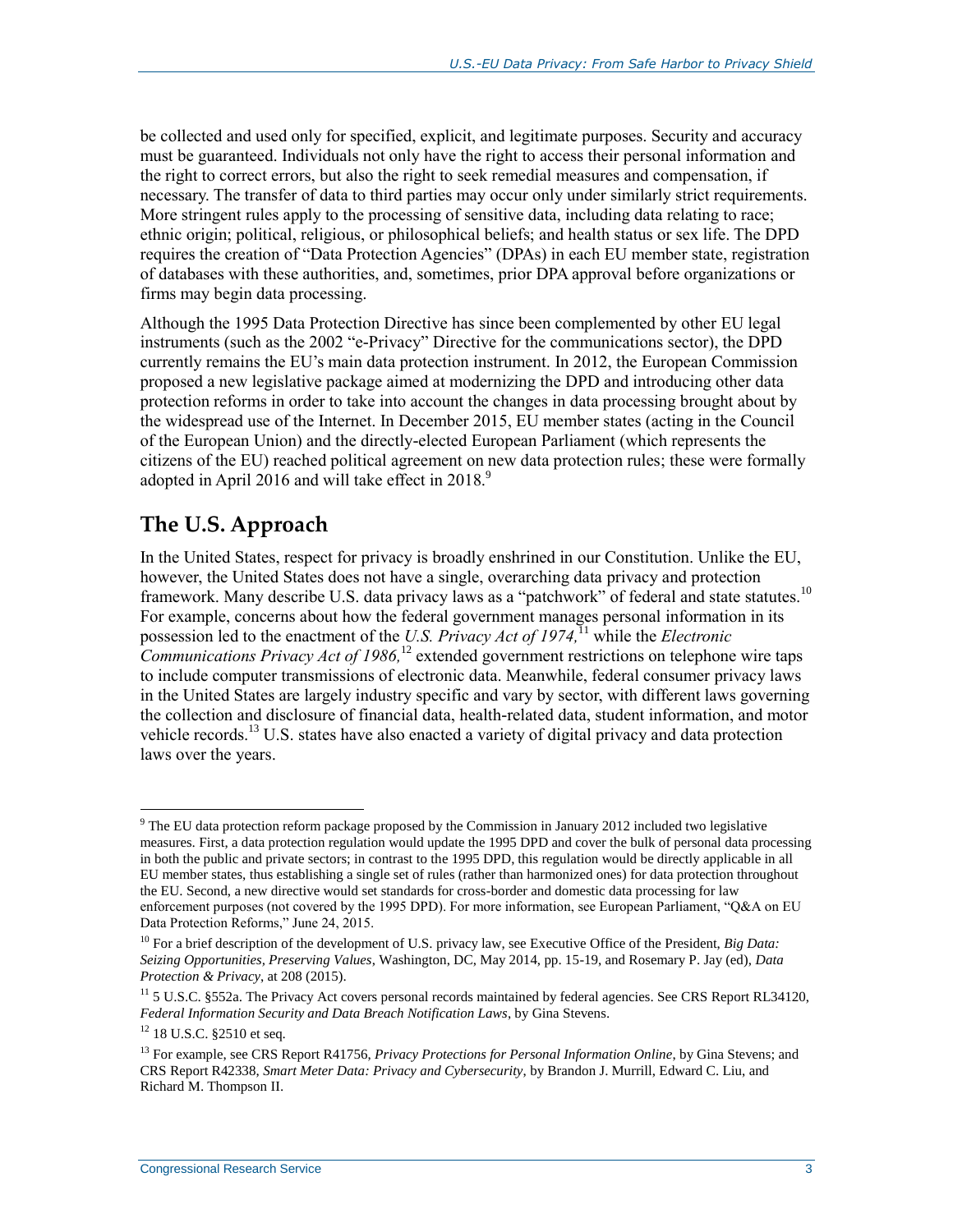Many U.S. officials and industry representatives maintain that the U.S. approach to data privacy is more nimble than what they view as the EU's "one-size-fits-all" approach. They also contend that the U.S. approach helps to promote and sustain U.S. technological innovation.<sup>14</sup> Nevertheless, some U.S. privacy advocates argue that there are significant gaps in this "patchwork" approach, especially in terms of data collection online, and have long urged Congress to enact comprehensive data protection legislation.

### **Transatlantic Data Flows**

The transatlantic flow of data is a form of international trade and is of critical importance for the U.S. and European economies. The United States and the EU remain each other's largest trade and investment partners. In 2013, total U.S.-EU trade in goods and services amounted to \$1 trillion and U.S. FDI in EU totaled \$2.4 trillion (or about 56%) of total U.S. direct investment abroad. Conversely, EU companies accounted for \$1.7 trillion (or about 62%) of direct investment in the United States. <sup>15</sup> According to a 2014 study, cross-border data flows between the United States and Europe are the highest in the world—almost double the data flows between the United States and Latin America and 50% higher than data flows between the United States and Asia. $16$ 

Reports indicate that data protection standards are not part of the ongoing negotiations for the Transatlantic Trade and Investment Partnership (T-TIP), because the EU views its data privacy laws and protection standards as fundamental rights that are nonnegotiable. However, both U.S. and European officials recognize that a successful T-TIP agreement requires the ability to transfer data between the United States and EU member countries in a legally sound and cost-effective manner. As noted by U.S. Under Secretary for Economic Growth, Energy, and the Environment Catherine A. Novelli:

The U.S. and the EU are the two largest net exporters of digital goods and services to the rest of the world. In 2012, the United States' \$151 billion trade surplus in digital services was surpassed only by the EU's \$168 billion surplus.<sup>17</sup>

Many observers expect the negotiations to address digital trade issues. U.S. business interests have reportedly been advocating for measures in T-TIP that would prevent restrictions on crossborder data flows, and for new mechanisms that would provide alternative ways for U.S. companies to comply with EU data privacy rules beyond those that already exist.<sup>18</sup> This issue could become even more important in T-TIP negotiations in light of the CJEU's judgment on Safe Harbor.

 $\overline{a}$ <sup>14</sup> Natasha Singer, "Data Protection Laws, An Ocean Apart," *New York Times*, February 2, 2013.

<sup>15</sup> CRS Report R43387, *Transatlantic Trade and Investment Partnership (T-TIP) Negotiations*, by Shayerah Ilias Akhtar, Vivian C. Jones, and Renée Johnson. See also, CRS In Focus IF10120, *Transatlantic Trade and Investment Partnership (T-TIP)*, by Shayerah Ilias Akhtar and Vivian C. Jones.

<sup>16</sup> Joshua P. Meltzer, *The Importance of the Internet and Transatlantic Data Flows for U.S. and EU Trade and Investment*, Brookings, Washington, DC, October 1, 2015.

<sup>&</sup>lt;sup>17</sup> Catherine A. Novelli, *Growing the Digital Economy: Remarks before the Lisbon Council*, U.S. Department of State, June 2, 2015.

<sup>18</sup> "Chamber Wants TTIP to Ease Data Flows without Altering EU Regime," *Inside U.S. Trade*, March 7, 2014.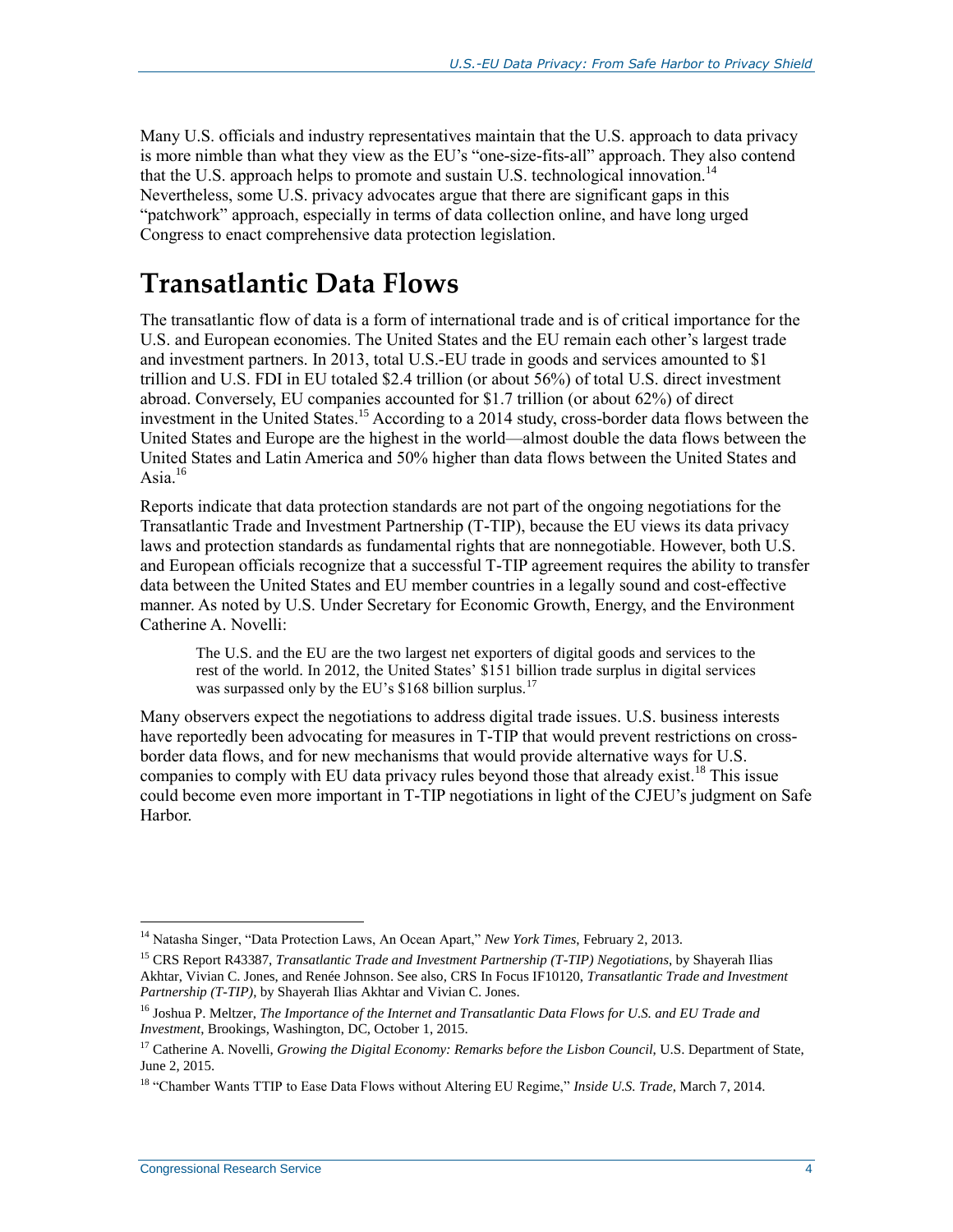## **The Safe Harbor Agreement**

As discussed above, the European Union and the United States have fundamentally different attitudes towards the protection of personal data. EU and U.S. officials recognized that, following the passage of the DPD in 1995, the substantial differences between the U.S. and EU data protection regimes threatened to disrupt or prevent the transfer of personal data between the EU and the United States. They worried that these differences in approach could negatively affect many businesses and industries on both sides of the Atlantic, and potentially impact the U.S.-EU trade and investment relationship.

Following negotiations between the United States and the EU, the parties agreed on a mechanism that would allow U.S. companies to meet the "adequate level of protection" required by the DPD. In 2000, the U.S. Department of Commerce issued the Safe Harbor Privacy Principles,<sup>19</sup> which were subsequently recognized by the European Commission.<sup>20</sup> However, according to the Commission's Decision, the Safe Harbor principles could be limited to the extent necessary for national security, public interest, or law enforcement requirements.

Under Safe Harbor, a U.S. company could self-certify annually to the Department of Commerce that it had complied with the seven basic principles and related requirements that have been deemed to meet the data privacy adequacy standard of the EU. The seven basic principles, in edited and abridged form, were as follows.

- **Notice.** An organization must inform individuals about the purposes for which it collects and uses information, how to contact the organization with inquiries or complaints, and the types of third parties to which it discloses the information.
- Choice. An organization must offer individuals the opportunity to choose (opt**out**) whether their personal information is (a) to be disclosed to a third party or (b) to be used for a purpose that is incompatible with the purpose(s) for which it was originally collected or subsequently authorized by the individual.

For **sensitive information**, individuals must explicitly **opt-in** when personal data is to be transferred to a third party or used for a purpose other than the one for which it was originally collected or subsequently authorized. Sensitive information includes information about medical or health conditions, racial or ethnic origin, political opinions, religious or philosophical beliefs, trade union membership, or information regarding the individual's sex life.

- **Onward Transfer**. In transferring information to a third party, organizations must apply the Notice and Choice Principles. Third parties acting as agents must provide the same level of privacy protection either by subscribing to Safe Harbor, adhering to the Directive or another adequacy finding, or entering into a contract that specifies equivalent privacy protections.
- **Security.** Organizations creating, maintaining, using or disseminating personal information must take reasonable precautions to protect it from loss, misuse and unauthorized access, disclosure, alteration and destruction.

<sup>19</sup> U.S. Department of Commerce, *Safe Harbor Privacy Principles and Related Frequently Asked Questions*, July 21, 2000.

<sup>&</sup>lt;sup>20</sup> Commission Decision 2000/520/EC, of July 26, 2000 Pursuant to Directive 95/46/EC of the European Parliament and of the Council on the Adequacy of the Protect Provided by the Safe Harbor Privacy Principles and Related Frequently Asked Questions Issued by the U.S. Department of Commerce, 2000.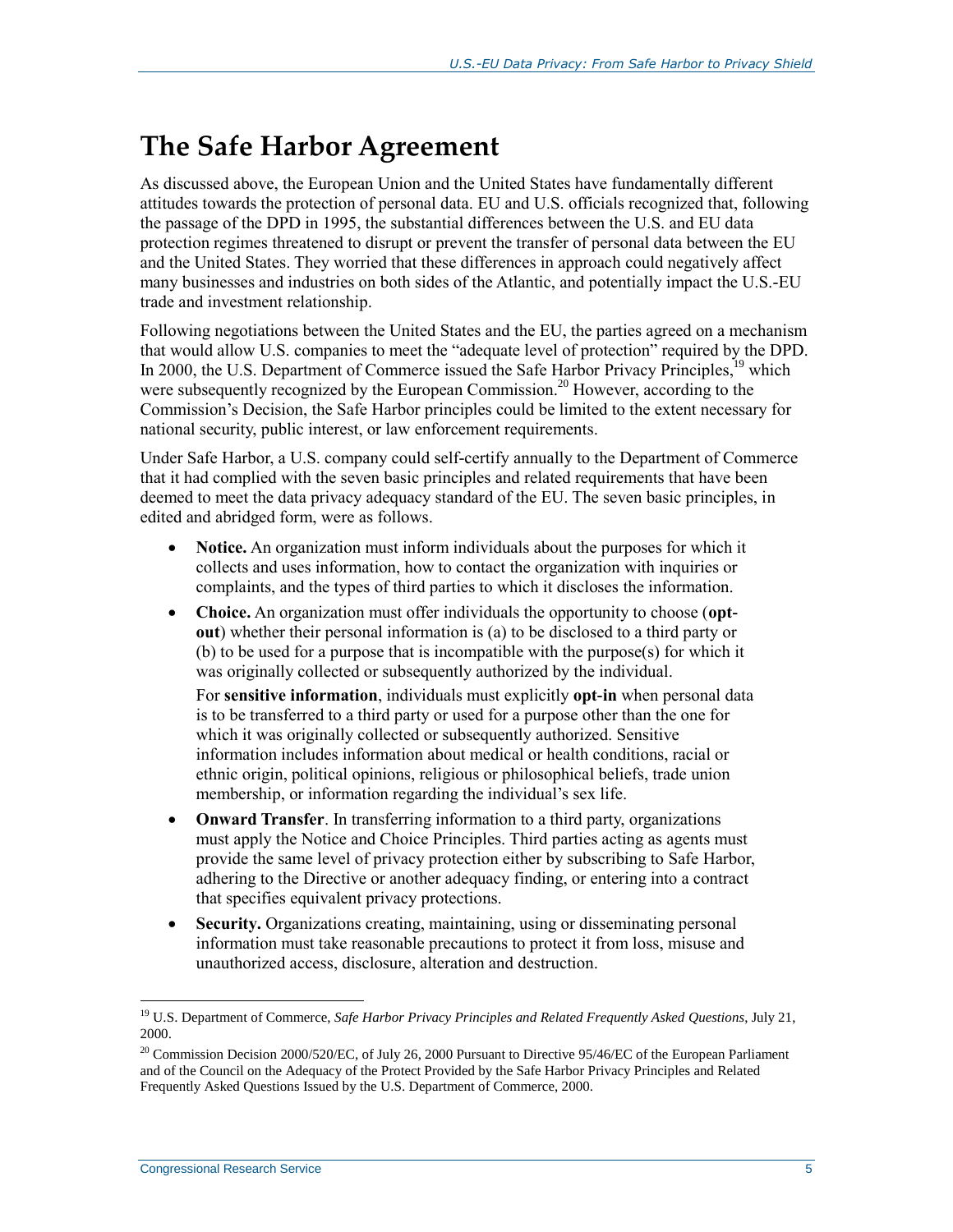- **Data Integrity**. Personal information must be relevant for the purposes for which it is to be used. An organization should take reasonable steps to ensure that data is reliable for its intended use, accurate, complete, and current.
- **Access**. Individuals must have access to the information about them that an organization holds and must be able to correct, amend, or delete that information where it is inaccurate, except where the burden or expense would be disproportionate to the risks to the individual's privacy or where the rights of others would be violated. Furthermore, the Safe Harbor principles may be limited to the extent necessary for national security, public interest, or law enforcement requirements.
- **Enforcement**. Effective privacy protection must include mechanisms for verifying compliance, provide readily available and affordable independent recourse mechanisms in cases of noncompliance, and include remedial measures for the organization when the Principles are not followed. Sanctions must be rigorous enough to ensure compliance.

Participation in Safe Harbor was open to any U.S. organization subject to regulation by the Federal Trade Commission (FTC), which enforces a variety of consumer protection laws, including those related to unfair and deceptive practices, and to United States air carriers and ticket agents that are subject to regulation by the Department of Transportation (DOT). Some 4,500 companies were on the Safe Harbor list. To qualify, organizations were required to selfcertify annually in a letter to the DOC that they adhered to the Safe Harbor principles. The FTC asserted that it was committed to reviewing all referrals of potential violations from EU member state authorities.

Both private sector entities and federal and state authorities that enforce unfair and deceptive practices laws were required to enforce the Safe Harbor Agreement. Private sector enforcement consisted of three components: verification; dispute resolution; and remedies. Persistent failure to comply would result in withdrawal of "Safe Harbor" status, a fact that would be indicated on the "Safe Harbor" website, and also, potentially, by regulatory action. To date, the FTC has charged 40 companies with violations of the Safe Harbor framework. Organizations that did not fall under the jurisdiction of the FTC and the DOT were not eligible for "Safe Harbor." Notably, this included U.S. financial firms and telecommunications carriers. Following the CJEU decision, however, the FTC announced that it would no longer enforce Safe Harbor.<sup>21</sup>

## **The CJEU Decision**

On October 6, 2015, the CJEU (see text box) issued a decision that invalidated Safe Harbor (effective immediately), as currently implemented. The CJEU decision stemmed from a complaint brought to the Irish DPA by an Austrian national, Maximillian Schrems, concerning Facebook's transfer of some or all of his data from Facebook's EU-based servers in Ireland to its servers located in the United States in light of the unauthorized disclosures in June 2013 of U.S. surveillance activities. The Irish DPA dismissed the complaint, finding that it had no basis to evaluate the complaint since Facebook adhered to the Safe Harbor Agreement and the Irish DPA was thus bound by the 2000 decision by the European Commission recognizing that Safe Harbor provided an "adequate level of protection" as required by the DPD. Upon request by the Irish

<sup>&</sup>lt;sup>21</sup> Presentation of The Honorable Julie Brill, Commissioner, U.S. Federal Trade Commission, The Amsterdam Privacy Conference, *Transatlantic Privacy after Schrems: Time for an Honest Conversation*, October 23, 2015.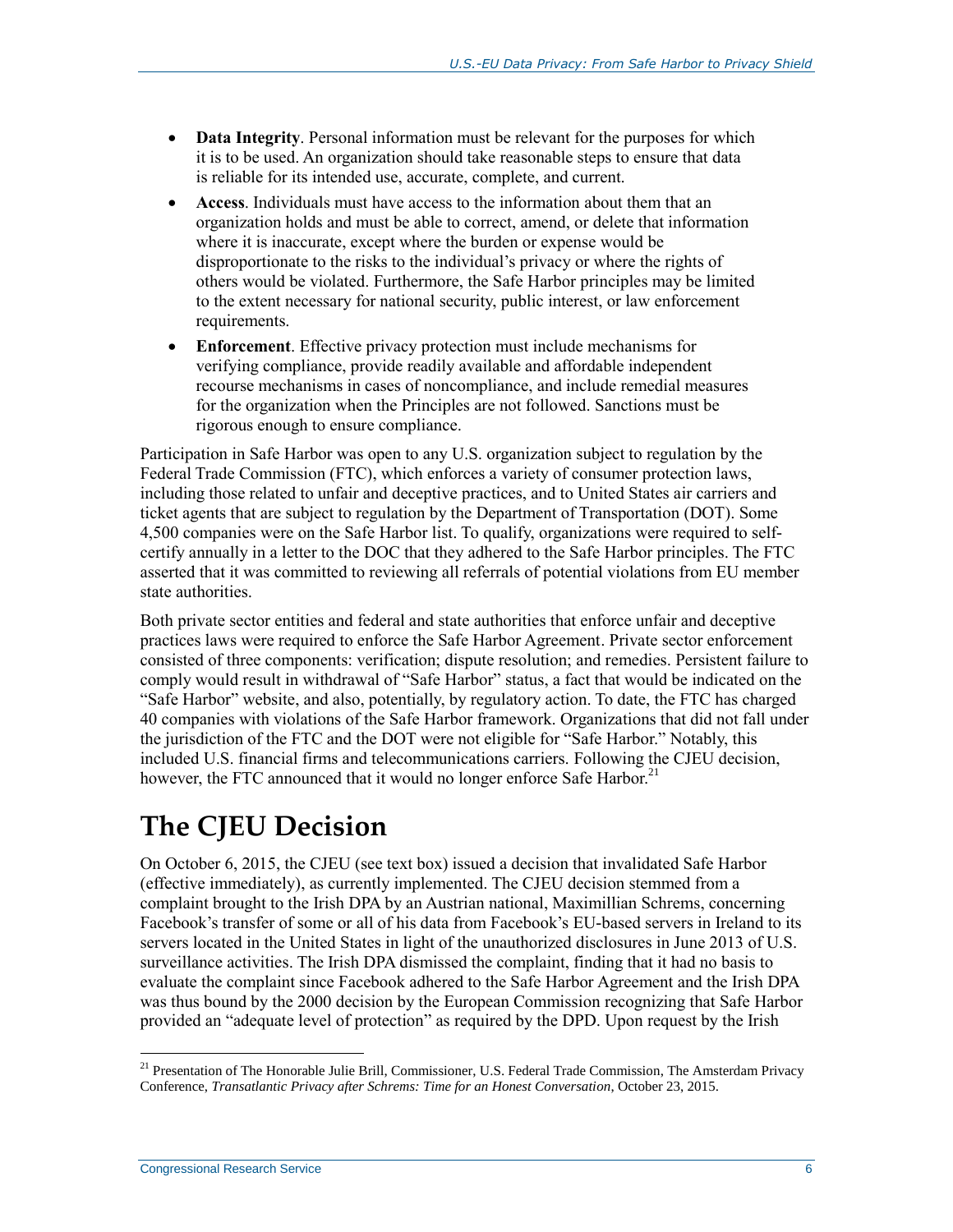High Court, the CJEU considered whether the Irish DPA could conduct an investigation into Facebook's data protection practices to assess their adequacy or whether the Irish DPA had to defer to the European Commission's earlier approval of the Safe Harbor framework.

The October 6, 2015, decision issued several findings.<sup>22</sup> Foremost, perhaps, the CJEU found that the existence of the Commission Decision on the Safe Harbor Agreement does not eliminate or reduce the powers available to the national DPAs. The CJEU found that national DPAs "must be able to examine, with complete independence, any claim concerning the protection of a person's rights and freedoms in regard to the processing of personal data relating to him" and assess their compliance with the DPD and the EU's Charter of Fundamental Rights. Turning to the Safe Harbor Agreement specifically, the CJEU found Safe Harbor to be invalid. The CJEU found that according to Article 25 of the DPD, the European Commission is required to examine the domestic laws or international commitments of a third country prior to making a determination on the adequacy of their data privacy protection. Since the 2000 Commission Decision recognizing the Safe Harbor Agreement did not make any such finding, that Decision is now invalid. Safe Harbor no longer provides a legal basis for U.S.-EU data transfers, although other methods such as Standard Contractual Clauses or Binding Corporate Rules (see below) can be used.

In addition, the CJEU ruling found that U.S. national security, public interest, and law enforcement requirements have "primacy" over the Safe Harbor principles, and that U.S. undertakings are bound to disregard, without limitation, the protective rules laid down by that scheme where they conflict with such requirements. Consequently, the CJEU concluded that the Safe Harbor scheme "enables interference" by U.S. authorities "with the fundamental rights of the persons whose personal data is or could be transferred from the European Union to the United States." Furthermore, the CJEU noted that the 2000 Commission's Decision on Safe Harbor does not refer to either the existence of U.S. rules or effective U.S. legal protections intended to limit such interference, such as the possibility of judicial redress.

#### **The Court of Justice of the European Union (CJEU)**

The Court of Justice of the European Union (also commonly referred to as the European Court of Justice, or the ECJ) is the highest court in the EU in matters of EU law. Established in 1952 and based in Luxembourg, the CJEU reviews the legality of the acts of the EU institutions, ensures that EU member states comply with their obligations under the EU treaties, and interprets EU law at the request of national courts and tribunals. In doing so, the CJEU seeks to ensure that EU legislation is interpreted and applied uniformly in all EU countries. The CJEU has the power to settle legal disputes between EU national governments and EU institutions. In some instances, the CJEU can also be used by individuals, companies, and organizations to take action against an EU institution if, in their view, their rights have been violated. The CJEU's rulings are binding on the EU's member states and the EU institutions. The CJEU is divided into three bodies:

- The *Court of Justice* deals with requests for preliminary rulings from national courts, certain actions for annulling EU legal acts, and appeals. It is composed of one judge from each of the EU's 28 member states. The Court of Justice is assisted by nine advocates-general who present reasoned opinions on the cases brought before the court. The advocates-general are expected to be impartial and their opinions are public.
- The *General Court* was created in 1988 to help manage the CJEU's growing caseload. It is responsible for certain types of cases, particularly actions brought by private individuals, companies, and some organizations, and thus mainly deals with competition law, state aid, trade, and agricultural issues.
- The *Civil Service Tribunal* was established in 2004 and rules on disputes between the EU and its staff; it is composed of seven judges.

Approximately 28,000 judgments have been issued in total by the three bodies that compose the CJEU. Each judge

 $22$  Also see Court of Justice of the European Union, "The Court of Justice Declares that the Commission's US Safe Harbour Decision Is Invalid," press release, October 6, 2015.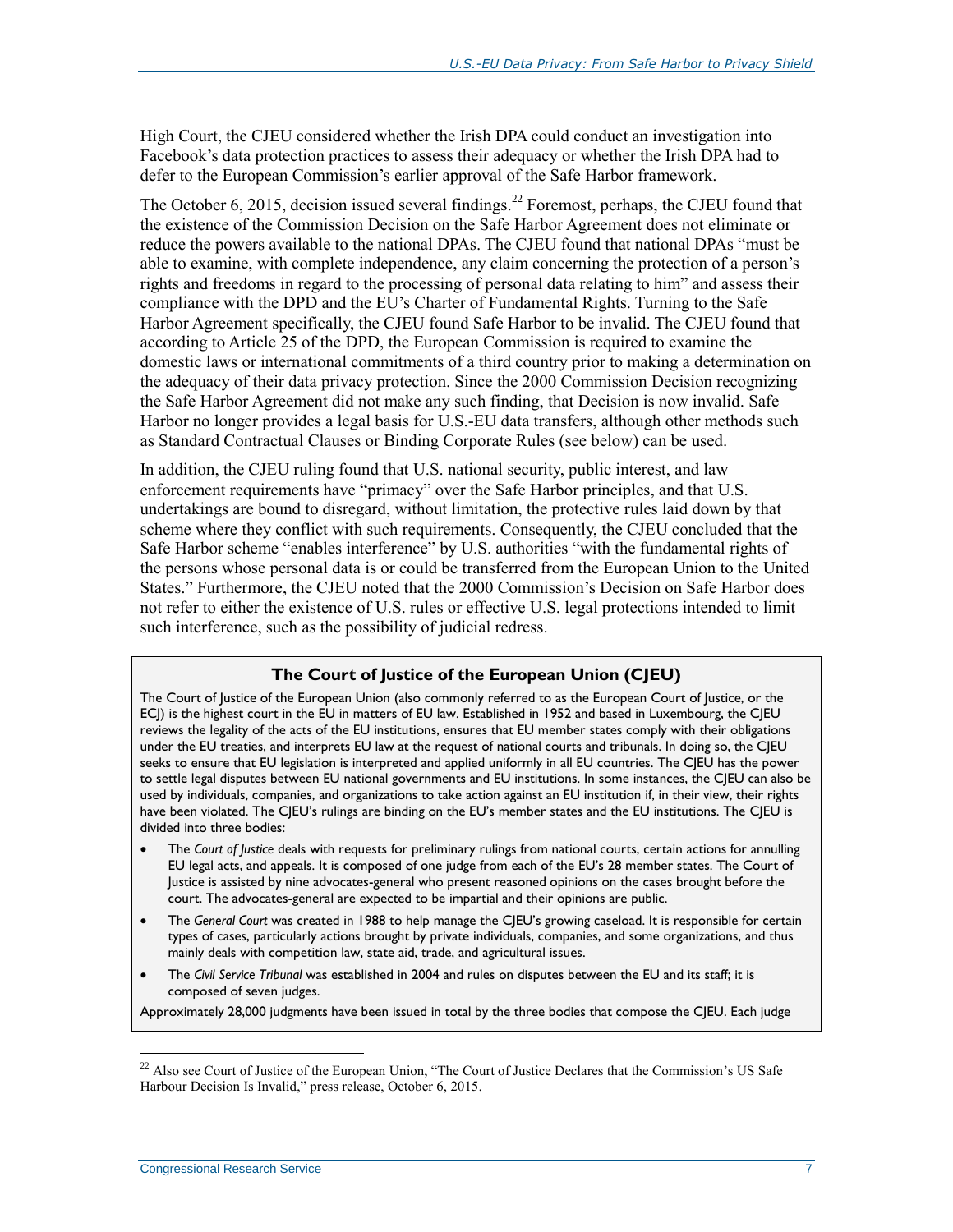and advocate-general in the CJEU is appointed by agreement among the EU's 28 member states for a renewable sixyear term. In each of the three bodies, the judges select a President who serves a renewable term of three years. Approximately 2,100 civil servants support the work of the CJEU.

**Sources:** Court of Justice of the European Union, http://curia.europa.eu/jcms/jcms/j\_6; European Union, *About the EU*, http://europa.eu/about-eu/institutions-bodies/court-justice/index\_en.htm.

#### **U.S. and European Responses**

In an October 6, 2015, press release, Secretary of Commerce Penny Pritzker said the Obama Administration was "deeply disappointed" in the CJEU decision and that it "necessitates release of the updated Safe Harbor Framework as soon as possible."<sup>23</sup> Since late 2013, the European Commission and U.S. officials had been working on revising the Safe Harbor Agreement to take into account European concerns about U.S. data privacy and protection standards, especially in the wake of the so-called "Snowden leaks." Following the CJEU ruling, European Commission officials echoed U.S. calls to conclude a new and improved Safe Harbor Agreement and announced three broad priorities for managing U.S.-EU data flows in the meantime: (1) protecting personal data transferred across the Atlantic; (2) ensuring the continuation of transatlantic data flows (using other mechanisms available under the DPD); and (3) working with the national data protection authorities to deliver a coordinated response on alternative ways to transfer data to the United States (deemed by many as crucial to avoid potentially contradictory decisions by national authorities and provide predictability for citizens and businesses alike).<sup>24</sup>

Following the CJEU decision, a working party of EU DPAs (the Article 29 Working Party) reaffirmed that data transfers taking place under Safe Harbor were now unlawful and expressed broad concern about the impact of the CJEU's findings on other data-sharing "transfer tools" such as Standard Contractual Clauses or Binding Corporate Rules. The Article 29 Working Party called on the EU to "open discussions with U.S. authorities in order to find political, legal, and technical solutions" to enable data transfers to the United States "that respect fundamental rights," and noted that a re-negotiated and revised Safe Harbor Agreement "could be a part of the solution." According to their press release:

If by the end of January 2016, no appropriate solution is found with the US authorities and depending on the assessment of the transfer tools by the Working Party, EU data protection authorities are committed to take all necessary and appropriate actions, which may include coordinated enforcement actions.<sup>25</sup>

Thus, the Article 29 Working Party effectively set a deadline of January 31, 2016 for U.S. and EU negotiators to reach agreement on a revised Safe Harbor Agreement.

### **The New EU-U.S. Privacy Shield Agreement**

U.S.-EU discussions on revising and updating the Safe Harbor Agreement began in late 2013 in response to growing European concerns about the NSA surveillance programs and subsequent allegations of other U.S. intelligence collection operations in Europe. Even preceding the so-

<sup>&</sup>lt;sup>23</sup> Department of Commerce, "Statement from U.S. Secretary of Commerce Penny Pritzker on European Court of Justice Safe Harbor Framework Decision," press release, October 6, 2015.

<sup>&</sup>lt;sup>24</sup> European Commission, "First Vice-President Timmermans and Commissioner Jourova's Press Conference on Safe Harbor Following the Court Ruling in Case C-362/14 (Schrems)," press release, October 6, 2015.

<sup>&</sup>lt;sup>25</sup> Article 29 Working Party, "Statement of the Article 29 Working Party," press release, October 16, 2015.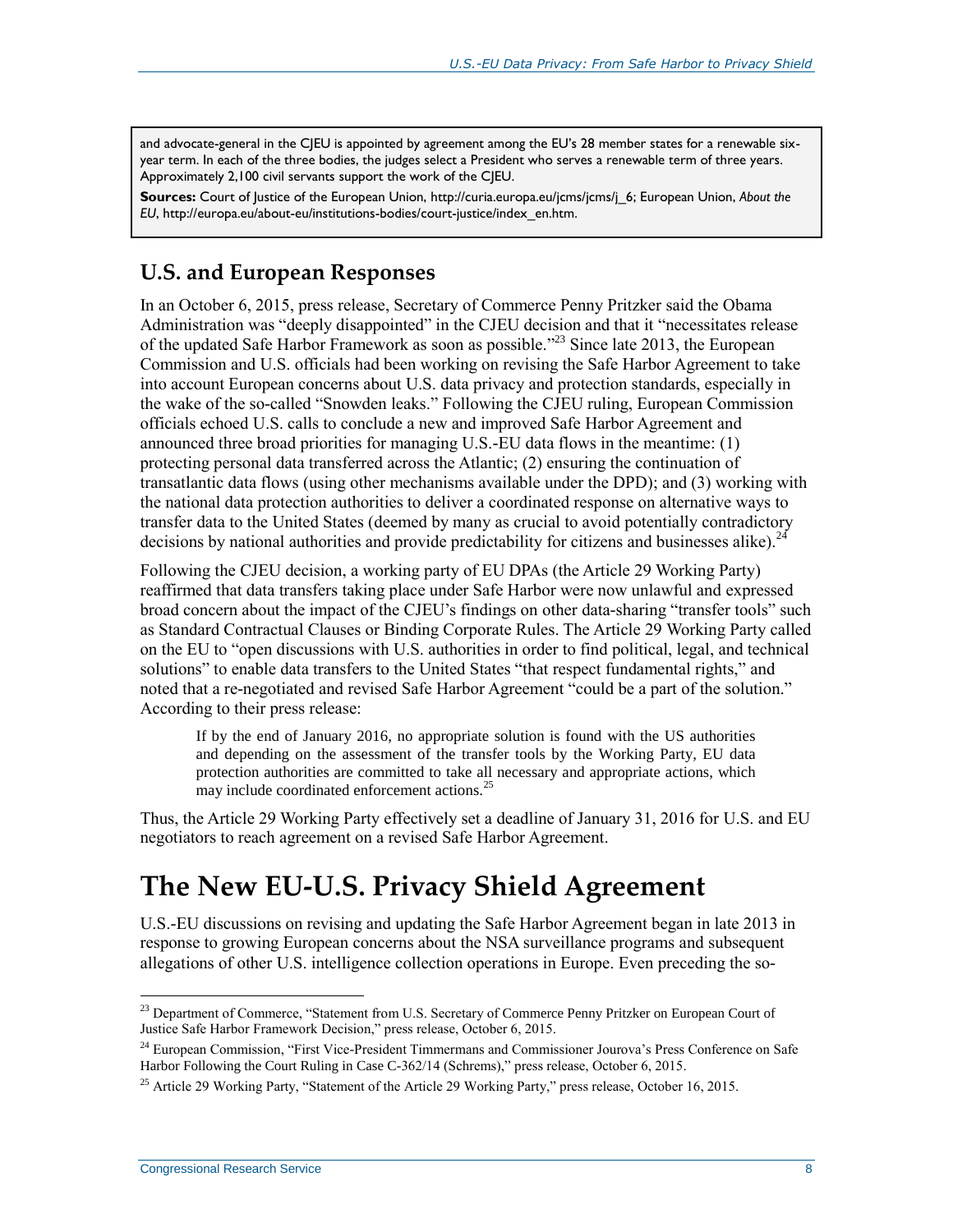called "Snowden leaks," some European privacy advocates had long contended that the Safe Harbor Agreement contained significant data protection loopholes. Those of this view asserted, for example, that some companies did not fully implement the Safe Harbor requirements because annual compliance checks were not mandatory, and that hundreds of companies over the years had made false claims about belonging to the accord. Others characterized U.S. enforcement of Safe Harbor as meager, pointing out that the FTC brought action against only ten companies during the first 13 years of the agreement's existence.<sup>26</sup> In addition, critics argued that Safe Harbor, negotiated in the late 1990s when the Internet was in its infancy, was long over-due for re-evaluation.

In light of such existing criticisms and amid allegations that some U.S. companies such as Google and Microsoft (among others that participated in Safe Harbor) may have been involved in U.S. surveillance activities, some European data protection officials and Members of the European Parliament (MEPs) called on the European Commission to suspend Safe Harbor. The European Commission rejected doing so because of concerns that suspending Safe Harbor would adversely affect EU business interests and the transatlantic economy. The European Commission agreed, however, that there were a number of weaknesses in the Safe Harbor scheme. In November 2013, the European Commission issued 13 recommendations to "make Safe Harbor safer," centered on four broad priorities: enhancing transparency; ensuring redress; strengthening enforcement; and limiting the access of U.S. authorities to data transferred under Safe Harbor.<sup>27</sup> Throughout the negotiations (both before and after the CJEU judgment), the Safe Harbor Agreement's national security exemptions and EU demands to ensure only limited access to Safe Harbor data for national security purposes were reportedly key sticking points.

On February 2, 2016, two days after the January 31 deadline established by the Article 29 Working Group, U.S. and EU officials announced their agreement, "in principle," on a replacement to Safe Harbor—the EU-U.S. Privacy Shield, which if approved by the European Commission, would allow companies to continue to transfer EU citizen's personal data to the United States while complying with the requirements outlined by the CJEU when it declared Safe Harbor invalid in October 2015.<sup>28</sup>

On February 29, 2016, U.S. and EU officials released the full text of the agreement and supporting documentation.<sup>29</sup> The new framework is substantially longer and more detailed than Safe Harbor. The Privacy Shield principles entail seven distinct categories: notice, choice, accountability for onward transfer, security, data integrity and purpose limitation, access, and recourse, enforcement, and liability. The Privacy Shield also includes a supplemental set of principles that includes provisions around sensitive data, secondary liability, the role of data protection authorities, human resources data, pharmaceutical and medical products, and publicly available data. In contrast to Safe Harbor, Privacy Shield contains commitments from U.S.

<sup>29</sup> Department of Commerce, *EU-U.S. Privacy Shield*, Washington, DC, February 29, 2016, https://www.commerce.gov/sites/commerce.gov/files/media/files/2016/eu\_us\_privacy\_shield\_full\_text.pdf.pdf.

<sup>&</sup>lt;sup>26</sup> Nikolaj Nielsen, "Hundreds of U.S. Companies Make False Data Protection Claims," EUObserver.com, October 8, 2013; "FTC's Response to Alleged Safe Harbor Violations Could Change Enforcement Standards, Lawyers Say," *Warren's Washington Internet Daily*, August 15, 2014.

<sup>&</sup>lt;sup>27</sup> See European Commission, "European Commission Calls on the U.S. to Restore Trust in EU-U.S. Data Flows," press prelease, November 27, 2013, http://europa.eu/rapid/press-release\_IP-13-1166\_en.htm; also see Communication from the Commission to the European Parliament and the Council on the Functioning of the Safe Harbour from the Perspective of EU Citizens and Companies Established in the EU, November 27, 2013.

<sup>&</sup>lt;sup>28</sup> Department of Commerce, "EU-U.S. Privacy Shield," press release, February 2, 2016; European Commission, "EU Commission and United States agree on new framework for transatlantic data flows: EU-US Privacy Shield," press release, February 2, 2016.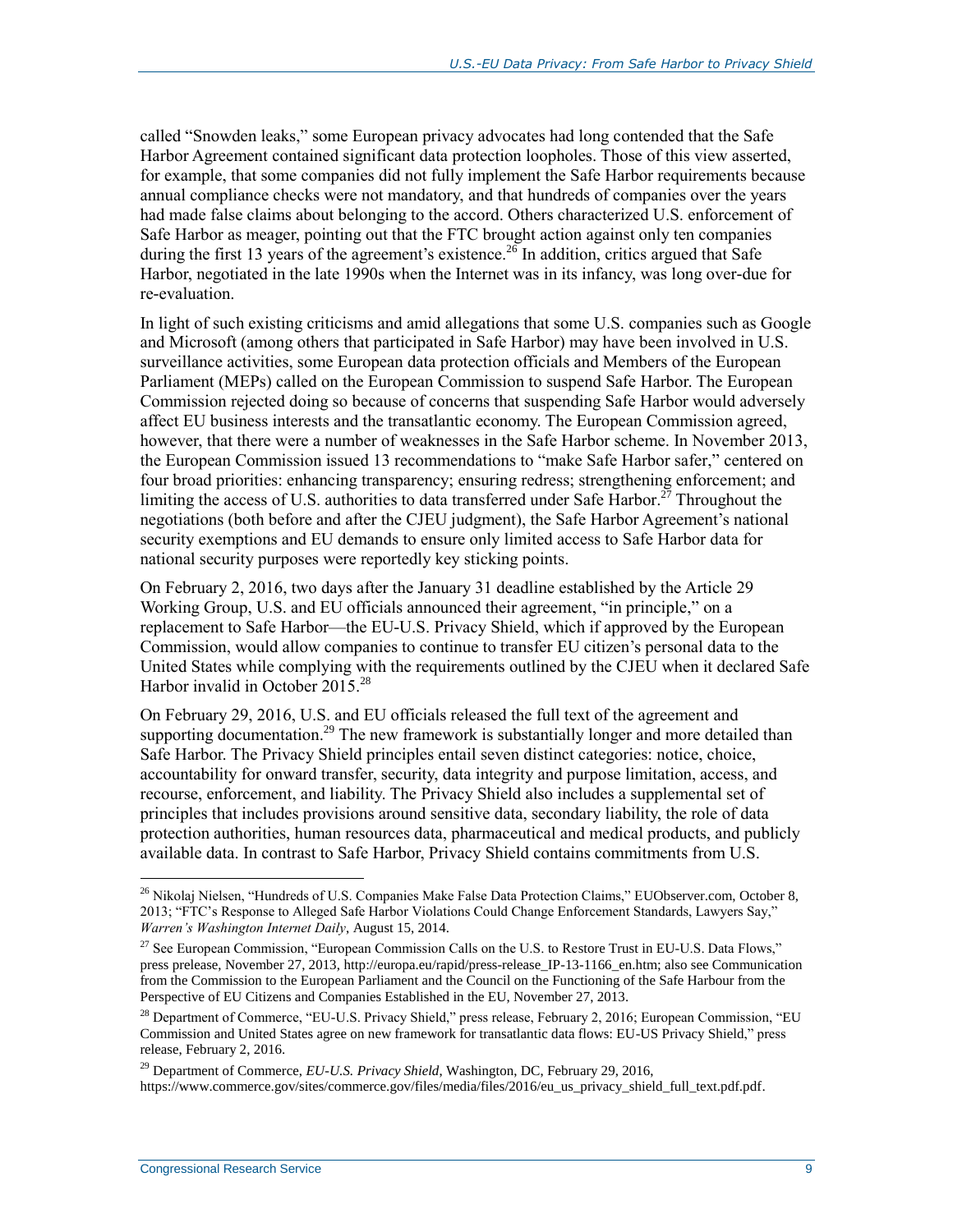national security officials, as well as letters from U.S. government officials, concerning the protections afforded by Privacy Shield to data from EU citizens. Also new to Privacy Shield is a model for arbitrating disputes. According to U.S. and EU officials, the Privacy Shield addresses the concerns raised by the CJEU through:

- **Enhanced commitments.** U.S. companies wishing to import personal data from Europe will need to commit to robust obligations on how personal data is processed and European data subject rights are guaranteed. These include detailed notice obligations, data retention limits, prescriptive access rights, tightened conditions for onward transfers and liability regime, more stringent data integrity and purpose limitation principles<sup>30</sup>, and strengthened security requirements.
- **Stronger Enforcement.** The Department of Commerce will monitor compliance pursuant to FTC enforcement. Companies that fail to meet their obligations will face sanctions or will lose their eligibility to use the Privacy Shield to legitimize their cross-border data transfer flows.
- **Clear safeguards and transparency obligations.** The United States Department of Justice and the Office of the Director of National Intelligence have given written assurances that the access of U.S. authorities to EU personal data will be subject to clear limitations, safeguards and oversight mechanisms. U.S. authorities have also, reportedly, ruled out indiscriminate mass surveillance on the personal data transferred to the United States under the new arrangement. There will be an annual joint review, which will also include the issue of national security access, to regularly monitor the functioning of the arrangement. The European Commission and the Department of Commerce will conduct the review and invite national intelligence experts from the United States and European DPAs to participate.
- **Effective protection of EU citizens' rights with several redress possibilities.**  Any citizen who considers that their data has been compromised under the new arrangement will have multiple redress possibilities, beginning with deadlines for companies to respond to individual complaints. Individuals will be able to complain: (i) directly to companies, which will have 45 days to resolve the complaint; or (ii) directly to EU DPAs, which will be able to refer unresolved complaints to the FTC. Furthermore, claimants would be provided with a free alternative dispute resolution mechanism in the event that the FTC does not pursue an individual's case. For complaints on possible access by national intelligence agencies, a new special ombudsman will be created in the U.S. State Department. This office will be independent of the intelligence agencies, but will have clearance to review issues on the referral of EU DPAs. Department of Commerce Under Secretary Catherine Novelli, who also serves as the Senior Coordinator for International Information Technology Diplomacy, has been designated as the Privacy Shield Ombudsman by Secretary of State John Kerry.

Following the release of the Privacy Shield agreement, the Article 29 Working Party of European DPAs reviewed the agreement and on April 13, published an opinion on the Agreement.<sup>31</sup>

 $30$  The Purpose Limitation Principle limits the ability of organizations to use personal data for purposes other than their original intended purpose.

<sup>&</sup>lt;sup>31</sup> European Commission Article 29 Data Protection Working Party, "Opinion 01/2016 on the EU – U.S. Privacy Shield (continued...)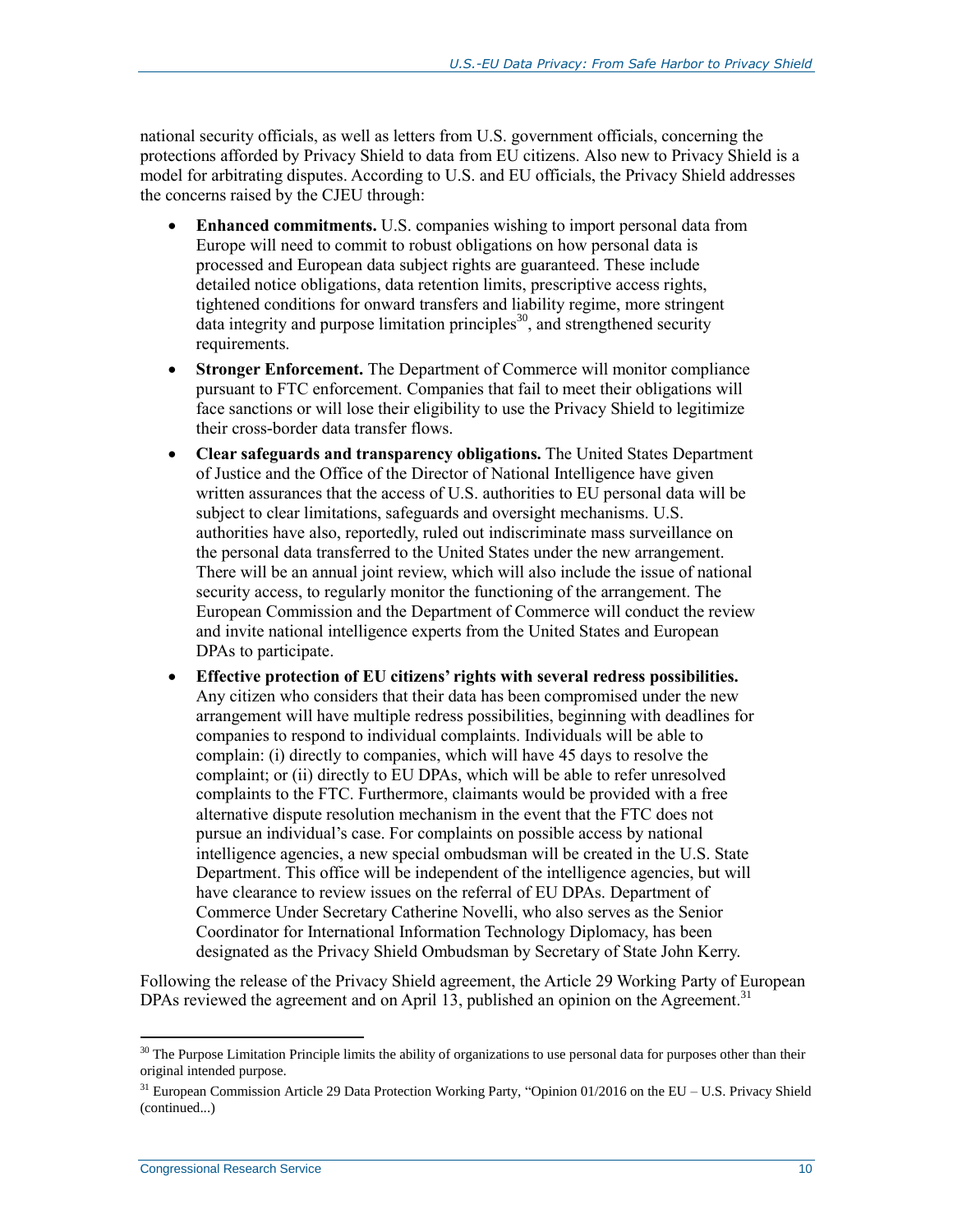The Article 29 Working Party's Opinion recognizes "significant improvements," noting that "many of the shortcomings" of Safe Harbor had been addressed by negotiators. At the same time, the Working Party expressed "strong concerns" regarding key commercial and national security aspects of the Privacy Shield agreement. These include, for example:

- 1. No clear obligation on organizations to delete personal data once it is no longer required for the purpose for which it was collected;
- 2. Insufficiently protections regarding the onward transfer of data to a third country.
- 3. Overly complex redress mechanisms
- 4. Assurances from U.S. officials that bulk data access is subject to clear limits, safeguards, and oversight are not sufficient, according to the Working Party to meet the EU standard for privacy protection in the context of surveillance by public authorities.
- 5. In light of the EU's formal adoption of the new General Data Protection Regulation (GDPR) in April 2016, Privacy Shield should contain provisions to allow it to be adjusted to the GDPR's higher standards for data protection (compared to the EU Data Protection Directive 95/46/EC) when they become effective in Spring 2018.

Stefan Selig, U.S. Undersecretary of Commerce for International Trade, said the United States would evaluate the Working Party's opinion very carefully, but noted that they are "chary" about re-opening the Privacy Shield Agreement and "upsetting what was a delicate balance that was achieved when we negotiated the original text"<sup>32</sup> While the Working Party's opinion is nonbinding, some experts contend that if the European Commission were to push for an adequacy decision without sufficiently addressing the Working Party's concerns, one or more of the European DPAs might likely challenge the Privacy Shield adequacy decision before the CJEU.

Furthermore, some analysts suggest that recent changes to the Federal Rules of Criminal Procedure may also complicate the Privacy Shield Agreement.<sup>33</sup> On April 28, 2016, the Supreme Court of the United States published amended rules that when they take effect on December 1, 2016, will allow federal judges to grant warrants to search and seize electronic media located outside of their districts when the physical location of the information is "concealed through technological means."<sup>34</sup> Congress has the option of either accepting by non-action; rejecting; or delaying the rule pursuant to the *Rules Enabling Act* (P.L. 73-415). On May 19, 2016, Senator Ron Wyden announced that he was introducing legislation, the *Stopping Mass Hacking (SMH) Act,* to prevent the proposed amendments to the Federal Rules of Criminal Procedure from taking effect.<sup>35</sup>

l

<sup>(...</sup>continued)

draft adequacy decision," April 13, 2016.

<sup>32</sup> Julia Fioretti, "U.S. reluctant to change data pact after EU watchdogs' concerns," *Reuters*, April 20, 2016.

<sup>33</sup> Center for Democracy and Technology, *Issue brief: Proposed Changes to Rule 41*, Washington, DC, May 2016.

<sup>34</sup> Chris Strohm, "FBI Computer Searches Expanded Under New U.S. Supreme Court Rule," *Bloomberg*, April 28, 2016.

<sup>&</sup>lt;sup>35</sup> Office of Senator Ron Wyden, "Wyden, Paul and Bipartisan Senators Call on Congress to Stop Massive Expansion of Government Surveillance and Hacking Power," press release, May 19, 2016.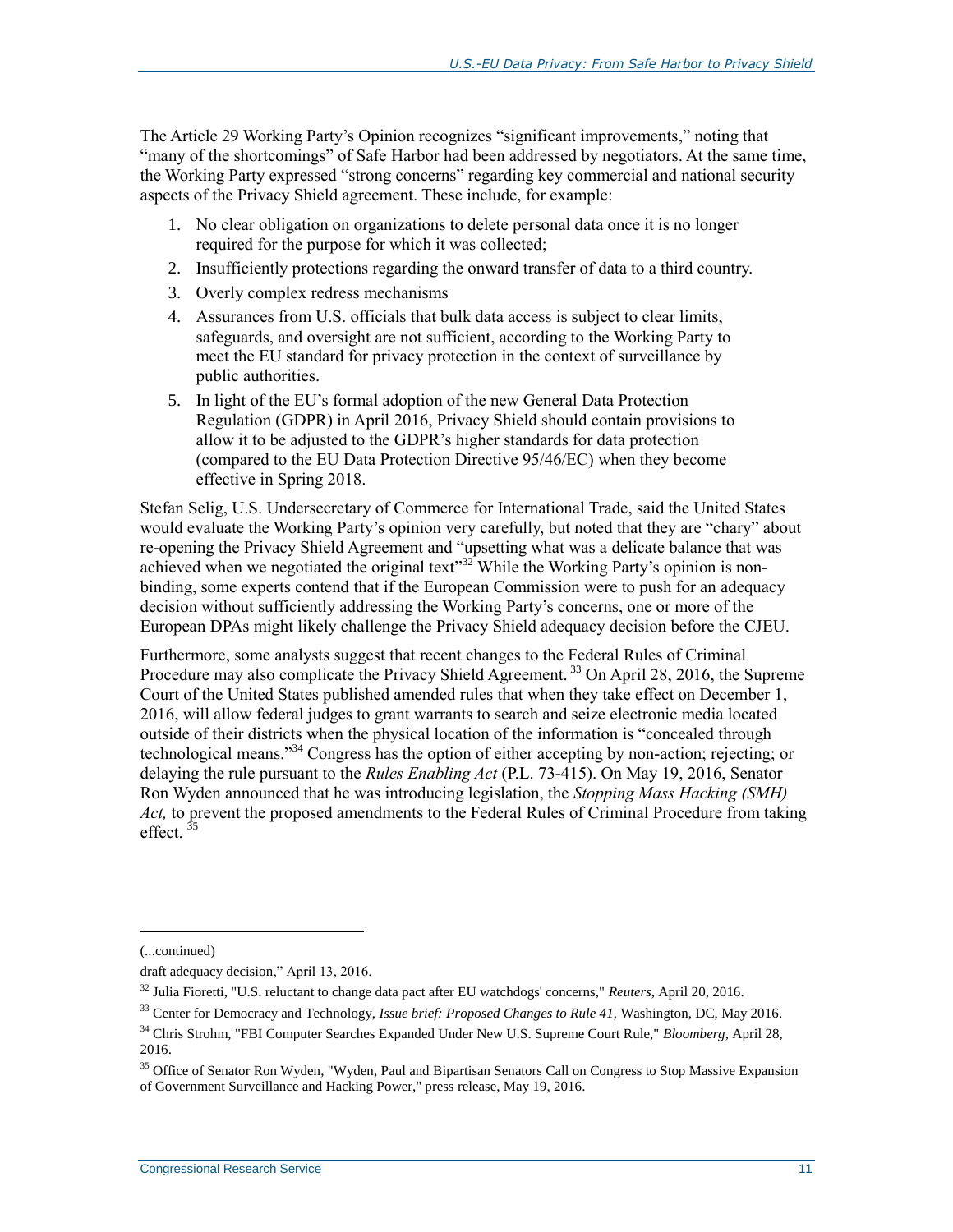#### **Next Steps**

The European Commission must still approve an adequacy decision, which would designate the U.S.-EU Privacy Shield as a valid data transfer mechanism under the existing European Data Protection Directive. As noted above, the Article 29 Working Party has given its opinion and advice. The adequacy decision on Privacy Shield must now be reviewed by the representatives of the EU member states (known as the Article 31 Committee), whose opinion has a binding effect. The adequacy decision must then be formally adopted by the full European Commission (the socalled College of Commissioners) in order for Privacy Shield to take effect..

In the United States, officials are making the necessary arrangements to set up the office of the new Ombudsman at the State Department and put in place the new framework and monitoring mechanisms. The Privacy Shield Agreement, like the original Safe Harbor Agreement, is not a treaty and thus requires no special congressional consideration. Instead, the agreement would be reached by letters of commitment between U.S. and EU officials.

It is expected that the Privacy Shield would operate in a similar way to the Safe Harbor Agreement, with companies registering their commitment to the agreement with the Department of Commerce.

### **Future Prospects**

U.S. and EU officials claim that Privacy Shield contains significantly stronger privacy protections and oversight mechanisms, multiple redress possibilities, and new safeguards related to U.S. government access to personal data. Secretary of Commerce Pritzker asserted that "this historic agreement is a major achievement for privacy and for businesses...it provides certainty that will help grow the digital economy" and "underscores the strength of the U.S.-EU relationship."<sup>36</sup> Business groups, technology firms, and industry leaders on both sides of the Atlantic have welcomed the substantial progress made by the United States and the EU toward finalizing and concluding the Privacy Shield Agreement.<sup>37</sup>

Nevertheless, concerns exist about whether Privacy Shield goes far enough in addressing EU data privacy and protection concerns, and specifically whether it will be able to stand up to future legal challenges that will likely be brought before the CJEU. As discussed above, the Article 29 Working Party still has concerns about the current U.S. legal framework on privacy protections and intelligence activities, especially regarding scope and remedies. Some critics of the proposed Privacy Shield Agreement claim that the privacy guarantees are largely based on U.S. promises rather than legal enforcement mechanisms; Jan Philipp Albrecht, a leading Member of the European Parliament on data privacy issues, reportedly asserted that "The proposal foresees no legally binding improvements. Instead, it merely relies on a declaration by the U.S. authorities on their interpretation of the legal situation regarding surveillance by U.S. secret services."<sup>38</sup>

Many U.S. officials and industry leaders hope that recent Congressional efforts to provide a limited right of judicial redress to EU citizens—undertaken initially to help conclude a separate

<sup>&</sup>lt;sup>36</sup> Statement from U.S. Secretary of Commerce Penny Pritzker on EU-U.S. Privacy Shield, press release, February 2, 2016.

<sup>&</sup>lt;sup>37</sup> For example, The Information Technology Industry Council, "Learn More about the EU-U.S. Privacy Shield," press release, February 4, 2016.

<sup>&</sup>lt;sup>38</sup> As quoted in Natasha Lomas, "Europe and U.S. Seal Privacy Shield Data Transfer Deal to Replace Safe Harbor," Techcrunch.com, February 2, 2016.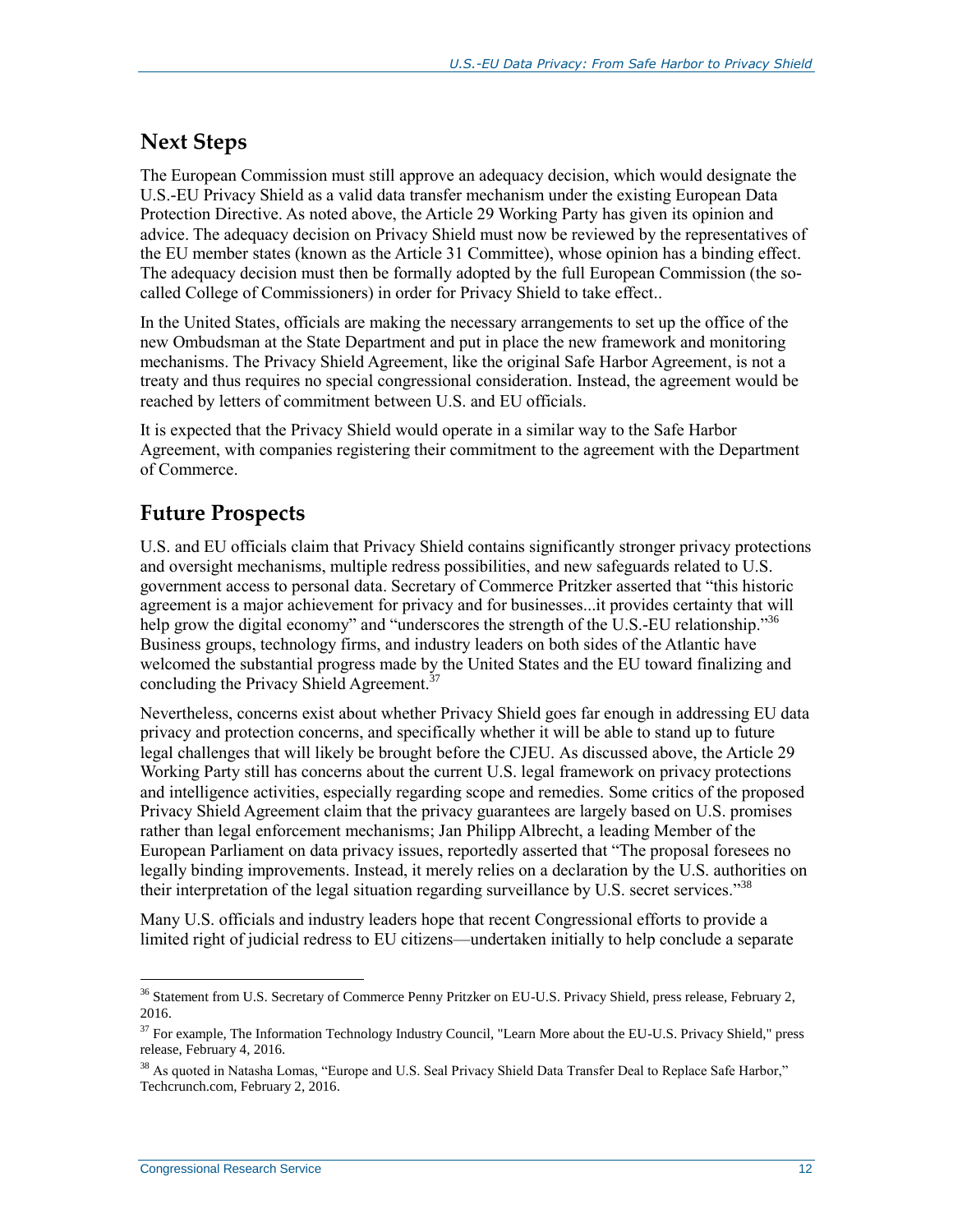U.S.-EU umbrella accord for law enforcement, known as the Data Privacy and Protection Agreement (DPPA)<sup>39</sup>—could help ease at least some European concerns about U.S. data protection standards and the new Privacy Shield agreement as well. In March 2015, Representative Jim Sensenbrenner and Representative John Conyers introduced H.R. 1428, known as the "Judicial Redress Act" in order to help meet EU demands for U.S. judicial redress in the DPPA negotiations. An identical measure, S. 1600 was introduced by Senator Chris Murphy and Senator Orrin Hatch in June 2015.

As introduced, both H.R. 1428 and S. 1600 essentially sought to extend the core of the judicial redress provisions in the U.S. Privacy Act of 1974 to citizens of covered countries or regional organizations (such as the EU) with whom the United States has entered into an agreement "that provides for appropriate privacy protections for information shared for the purpose of preventing, investigating, detecting, or prosecuting criminal offenses" (such as the DPPA). H.R. 1428 passed the House on October 20, 2015, and was approved by the Senate Judiciary Committee on January 28, 2016, with an amendment introduced by Senator John Cornyn. The Cornyn amendment included additional provisions mandating that the Judicial Redress Act would be applicable only to citizens of countries or regional organizations that also permit the transfer of personal data for commercial purposes to the United States and whose data transfer policies "do not materially impede the national security interests of the United States." The amended H.R. 1428 passed the Senate on February 9, 2015, the House on February 10, 2016, and was signed into law by President Obama on February 24, 2016 (P.L. 114-126).

Many U.S. officials and industry leaders view the Judicial Redress Act as a concrete indication of the U.S. commitment to addressing EU data protection concerns and hope that it will help boost confidence in U.S. data protection standards and the new Privacy Shield accord. The enactment of the Judicial Redress Act was warmly welcomed by the EU. The European Commission asserted, "The signature of the Judicial Redress Act by President Obama is a historic achievement in our efforts to restore trust in transatlantic data flows," and that it would pave the way for the signature of the DPPA.<sup>40</sup> Once signed, the European Parliament and the member states must then approve the DPPA for it to take effect, a process that could take several months. $41$ 

Others note that it remains unclear to what extent the Judicial Redress Act might help the United States meet EU data protection "adequacy" standards more broadly or ease concerns about U.S. government access to personal data in the commercial sector. They point out that the scope of the judicial redress in U.S. legislation is not exactly equivalent to what U.S. persons and residents enjoy under the Privacy Act, is relatively limited, and relates specifically to information transferred in a law enforcement context. As such, many experts doubt that the Judicial Redress

 $39$  Negotiations on the DPPA began in 2011 to bridge U.S.-EU differences in the application of privacy rights and better protect personal information exchanged in a law enforcement context. The proposed DPPA is intended to serve as an "umbrella" agreement, thereby helping to make the negotiation of future U.S.-EU data-sharing accords for law enforcement purposes easier. Throughout the negotiations, EU demands for judicial redress for EU citizens posed a major hurdle. In early September 2015, negotiators finalized and initialed the text of the DPPA. The EU asserted that the DPPA would not be signed until U.S. judicial redress legislation was adopted.

<sup>&</sup>lt;sup>40</sup> European Commission press release, "Statement by Commissioner Věra Jourová on the Signature of the Judicial Redress Act by President Obama," February 24, 2016.

 $^{41}$  Congressional approval of the DPPA itself is not required because the United States has negotiated the DPPA as an executive agreement. For more information on U.S. executive agreements, see CRS Report RL32528, *International Law and Agreements: Their Effect upon U.S. Law*, by Michael John Garcia.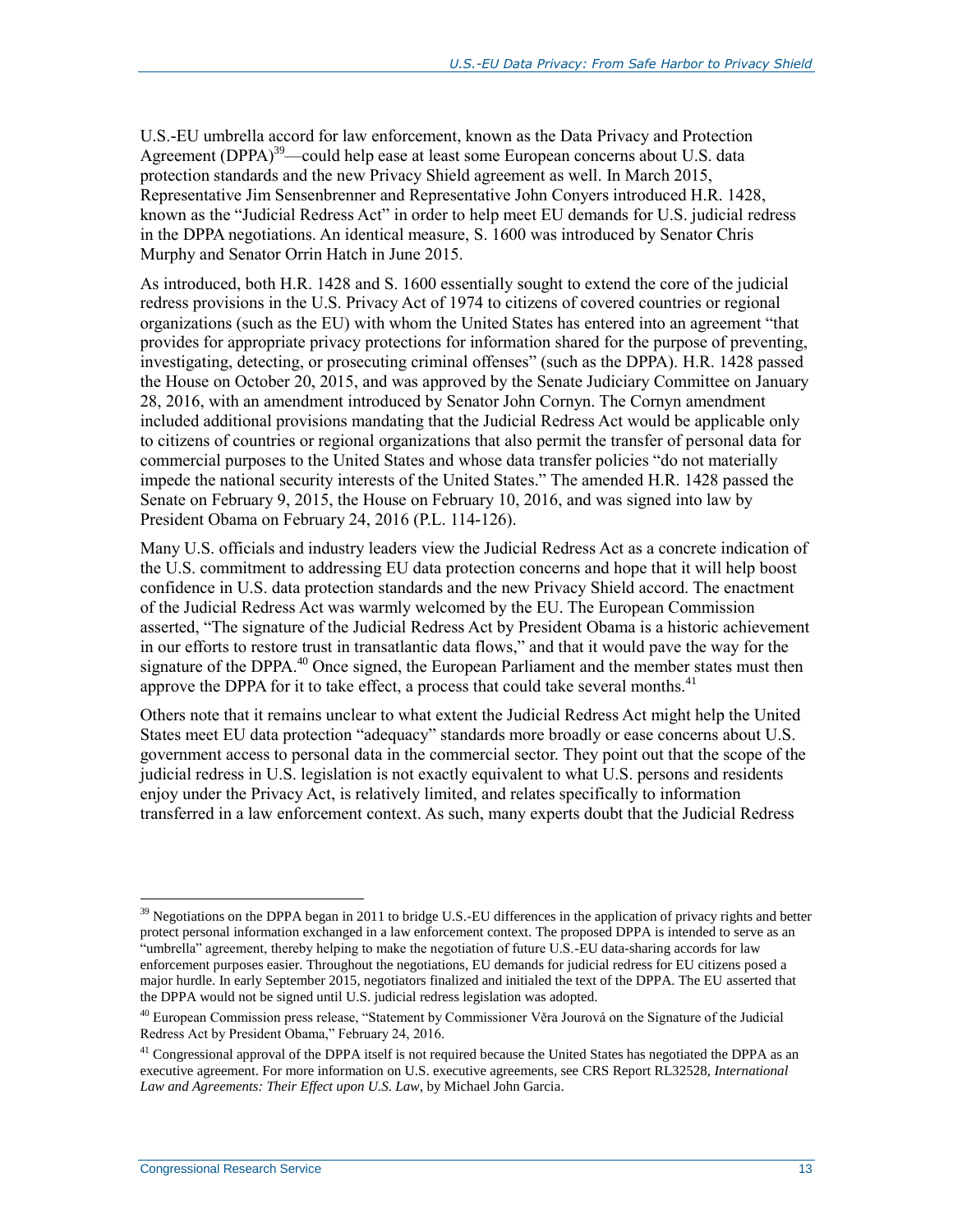Act will be considered an overall "fix" to the concerns about U.S. data protection standards raised by EU authorities and the CJEU.<sup>42</sup>

### **Options for Affected Companies in the Interim**

Until the new U.S.-EU Privacy Shield Agreement is formally concluded and implemented, companies engaged in transatlantic data transfers must employ other means to legitimize such transfers. As noted above, Safe Harbor was one of several mechanisms used as a legal basis for U.S.-EU data transfers. Furthermore, Safe Harbor was limited to FTC-regulated sectors. Others, such as financial services, were never covered by Safe Harbor. None of the alternative available mechanisms, however, are viewed as a complete alternative to a comprehensive transatlantic accord like Safe Harbor or the envisioned Privacy Shield.<sup>43</sup> For example:

- **Model Contract Clauses.** The European Commission has decided that certain standard contractual clauses offer sufficient data protection. These require organizations to have a data processing agreement based on the model clauses in place with any entity with which data is exchanged. This can be time consuming and expensive for many companies. While many large corporations such has Salesforce, Microsoft, and Google are employing model contract clauses, they may be challenging for small- and medium-sized enterprises (SMEs), which make up around 60% of Safe Harbor companies.
- **Binding Corporate Rules (BCRs).** These are a set of rules, based on European data standards, which a company can implement and have approved by national DPAs. A constraint with BCRs is that they only cover intra-company data transfers. Furthermore, implementing BCRs is a complex and time-consuming process that can take up to two years.
- Consent. Explicit consent agreements are another option, which may be useful in some business-to-consumer situations. Under the DPD, for a business to rely on consent as a valid ground for processing personal data, the consent must have been unambiguously given, 'freely' given and not given under compulsion or as a result of an act of deceit, and constitute a 'specific and informed indication' of a person's wishes for data to be processed. This may be a high threshold for many companies to meet for each data transaction, especially human resources-related companies, which comprise 50% of the Safe Harbor companies.<sup>44</sup>

## **Issues for Congress**

The CJEU's invalidation of Safe Harbor and the newly proposed EU-U.S. Privacy Shield Agreement raise issues for Members of Congress. These include implications for the following:

<sup>&</sup>lt;sup>42</sup> Independently of the CJEU decision, Congress has been considering reform and reauthorization of the legal authorities used by the NSA which were found objectionable by the CJEU. Those authorities are currently scheduled to sunset at the end of 2017. See CRS Report R42725, *Reauthorization of the FISA Amendments Act*, by Edward C. Liu. Additionally, several legal challenges to the same provisions are currently being considered by U.S. courts. See CRS Report R43459, *Overview of Constitutional Challenges to NSA Collection Activities*, by Edward C. Liu, Andrew Nolan, and Richard M. Thompson II.

<sup>&</sup>lt;sup>43</sup> Another option, which some companies are employing, is establishing data centers within EU member countries.

<sup>44</sup> Presentation of The Honorable Julie Brill, Commissioner, U.S. Federal Trade Commission, The European Institute, *Safe Harbor: The Schrems Case & What Comes Next*, Washington, DC, October 20, 2015.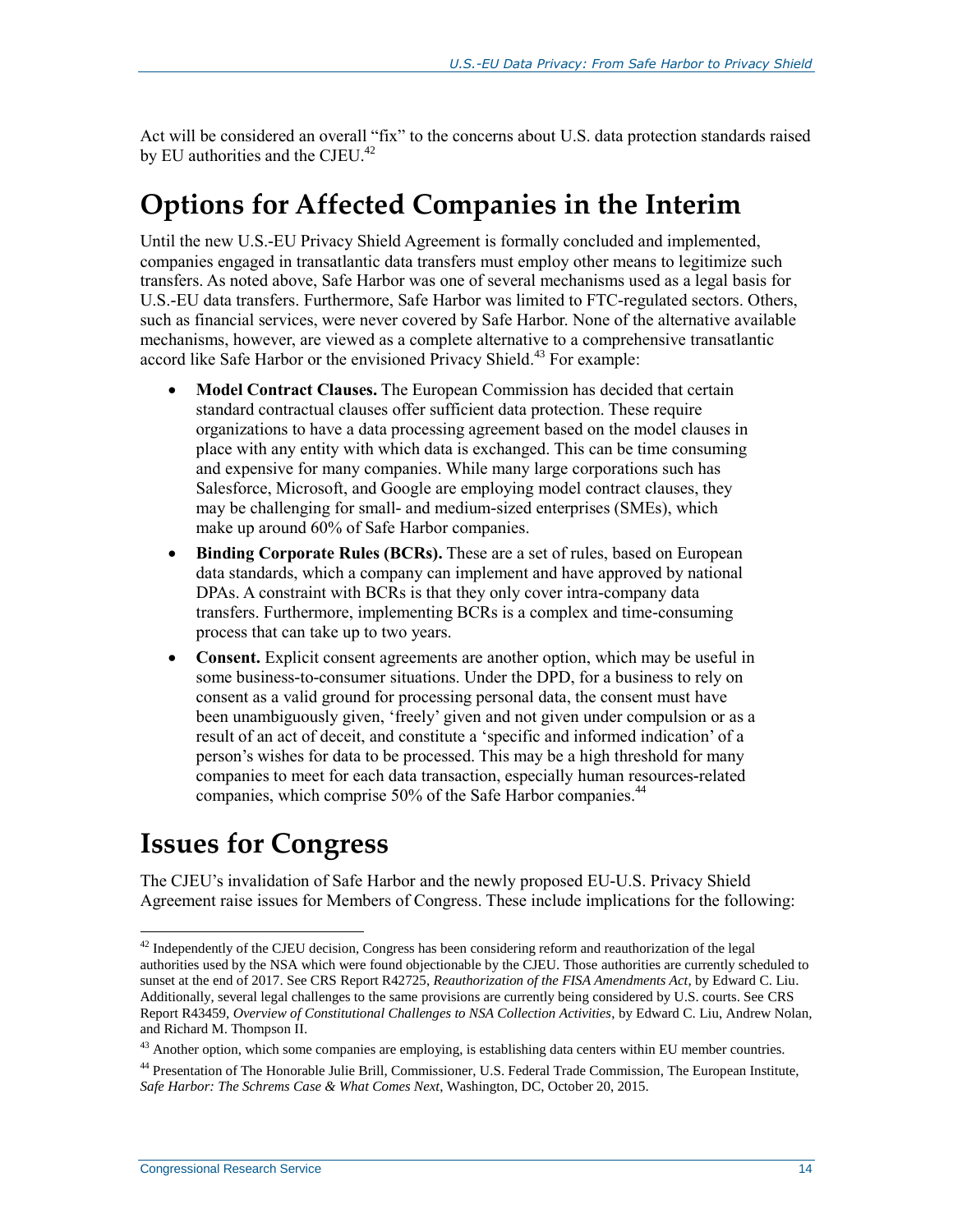- **U.S. and EU Economies.** As noted earlier, the United States and the EU remain each other's largest trade and investment partners and the transatlantic flow of data is of critical importance for the U.S. and European economies. Members may further explore the economic costs of a prolonged disruption of transatlantic data flows.
- **T-TIP Negotiations.** Although negotiations on a revised Safe Harbor agreement have been progressing on a track separate from the T-TIP negotiations, the CJEU decision may influence the ongoing T-TIP negotiations. U.S. companies have been advocating for measures in T-TIP that would prevent restrictions on crossborder data flows and for new mechanisms that would provide alternative ways for U.S. companies to comply with EU data privacy rules beyond those that already exist. There may also be resistance in Europe to any T-TIP outcome perceived to adversely affect EU data protection and consumer privacy rules.
- **U.S. Judicial Redress Legislation.** Members may also wish to explore the European response to the passage of U.S. legislation (P.L. 114-126). There remains debate whether the U.S. redress legislation will be sufficient to satisfy European critics. For example, the current legislation does not provide citizens of EU countries with redress that is exactly on par with that which U.S. persons enjoy under the Privacy Act. One area of particular concern is that the legislation currently being discussed does not extend privacy protections to records pertaining to non-U.S. persons collected by all U.S. agencies. Personal information collected by non-law enforcement agencies (such as the Department of Health and Human Services, for example) would not be covered.
- **Acceptability of Alternative Data Transfer Arrangements**. It appears that many of the European data protection agencies, including those of the United Kingdom, Estonia, the Netherlands and Sweden are recommending that companies use standard contractual clauses or binding corporate rules and will not rush to evaluate complaints while the process to finalize its replacement remains ongoing. Other countries, such as France, appear to already be investigating complaints. Furthermore, there is still the possibility that these alternative arrangements mentioned above could be challenged by European DPAs, civil liberty groups, or individual citizens.
- **Other U.S.-EU Information-sharing Agreements.** Some analysts contend that the sweeping nature of the CJEU's decision could have implications for other U.S.-EU data-sharing arrangements, especially in the law enforcement field. These include the U.S.-EU Passenger Name Record (PNR) agreement on sharing airline data, the U.S.-EU accord on tracking financial data (often referred to as the SWIFT agreement) as part of the U.S. Treasury Department's Terrorist Finance Tracking Program (TFTP), and the proposed "umbrella" Data Privacy and Protection Agreement. Congress has strongly supported the PNR and SWIFT agreements as key U.S. counterterrorism tools. Like Safe Harbor, however, both the PNR and SWIFT agreements have received increased scrutiny in the EU since the "Snowden leaks." Some Members of the European Parliament have raised questions about the security of PNR data and called for the suspension of the SWIFT agreement. Many U.S. officials hope that the intelligence safeguards proposed in the new Privacy Shield Agreement (along with the DPPA and the Judicial Redress Act) will help to assuage some of the broader EU concerns